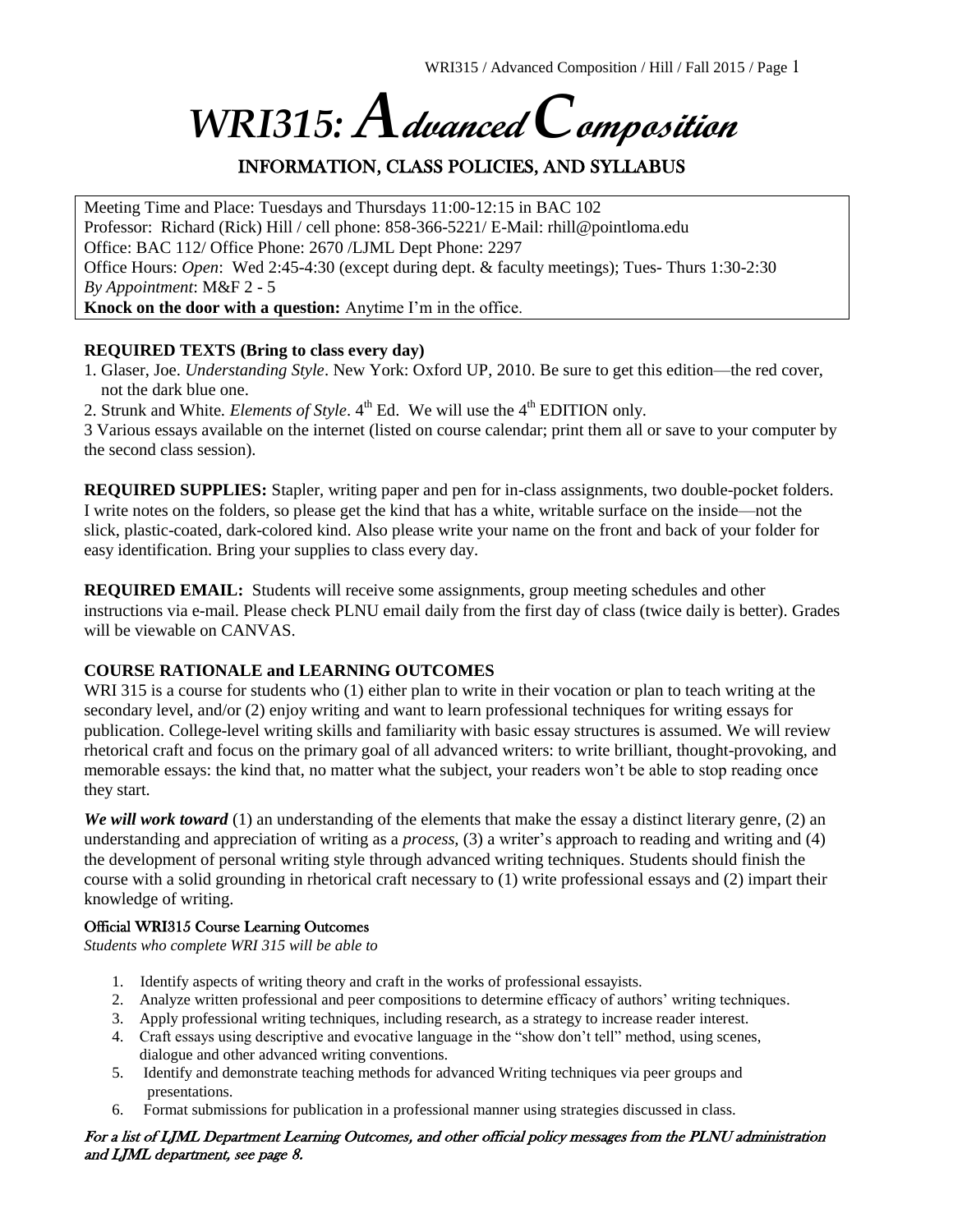|                                       | <b>STLLADUS INDEA</b> |                                  |      |
|---------------------------------------|-----------------------|----------------------------------|------|
| Activities and General Expectations   | pg 2                  | Grades                           | pg b |
| Official PLNU & LJML Statements       | pg 8                  | <b>Homework Guidelines</b>       | pg 3 |
| Calendar / Assignment Schedule        | pg9                   | Late and Dropped Scores Policies | pg 5 |
| Attendance and Participation Policies | pg <sub>2</sub>       | Plagiarism Policy                | pg 5 |
| <b>Class Discussion Policy</b>        | pg 7                  | Writing Assignment Guidelines    | pg 4 |
| Deportment Policies                   | pg 6                  |                                  |      |
| Final Exam Info                       | pg 7                  |                                  |      |
|                                       |                       |                                  |      |

# **SYLLA BUS INDEX**

#### **ACTIVITIES and EXPECTATIONS**

We will have lectures/seminars on craft and mechanics, use a workshop/conference approach to writing development, study style & technique in published writing, and discuss essays by accomplished writers*.*  Students will write three substantial essays in assigned styles, develop three shorter pieces from assignments, freewrites or reflections, model established writers from our texts and beyond, and compose shorter pieces, including reviews and editorials. To keep up with everything, you will need to budget *at least* the standard two hours outside of class for every hour in class, and you get to do LOTS of writing in this course! And I get to read it all!

To keep all the paper straight and help you get the most out of the class as the semester progresses, all class policies and expectations are detailed in the pages that follow. The goal for putting it all in writing is to avoid misunderstandings and help students earn the best grade they are capable of earning. **Please read each section of the syllabus carefully; then review as you take the syllabus quiz. It is each student's responsibility from the first day of class to know and follow the class policies.** You don't have to memorize anything, but to earn all possible credit, you should know the class policies and where to look for formatting guides, how to get credit for assignments, etc.

# **CLASS POLICIES**

I*. Attendance Policy:* Since so much happens in the class discussions and hands-on group work, regular attendance is a must in seminar courses like this one. Here are the specific policies:

Extra credit for perfect attendance: Students who miss no classes or portions of classes all semester for ANY reason will have 10 extra credit points added to their final scores.

Excused absences: The only "excused" absences are those authorized by the Provost, usually for official school activities (sports, music, speech, etc.). Your coach or activity sponsor will notify the Provost if you are involved in an excusable activity; the Provost's office will then notify all your professors. Assignments for excused absence days must be turned in **on or before** the absence day unless other arrangements are made in advance.

Absences with no grade penalty: Students are allowed up to three absences for illness, personal business, family in town, oversleeping, or whatever, without grade penalty. No explanation is necessary for these absences.

Excessive absences: Students who miss more than three classes for any reason will have 50 points deducted for each absence over three. Students who miss five classes before midterm (8<sup>th</sup> week of classes) will be de-enrolled from the course. **Accumulating six absences at any point in the semester incurs an automatic deenrollment, a W before midterm or WF grade after midterm**.

Late arrivals & early departures: It's better to show up late for class than not show up at all, but keep in mind that when figuring attendance points, late arrivals and early departures (10 minutes or less) will count as half-absences after the third occurrence. Late arrivals and early departures over 10 minutes will count as half-absences.

*Exceptions to the above*: If you have a serious accident or illness, the attendance policy and assignment schedule will be modified, provided you notify me as soon as possible. **Please also notify me immediately if you have a schedule conflict that may cause you to be late for class more than three times in the semester.**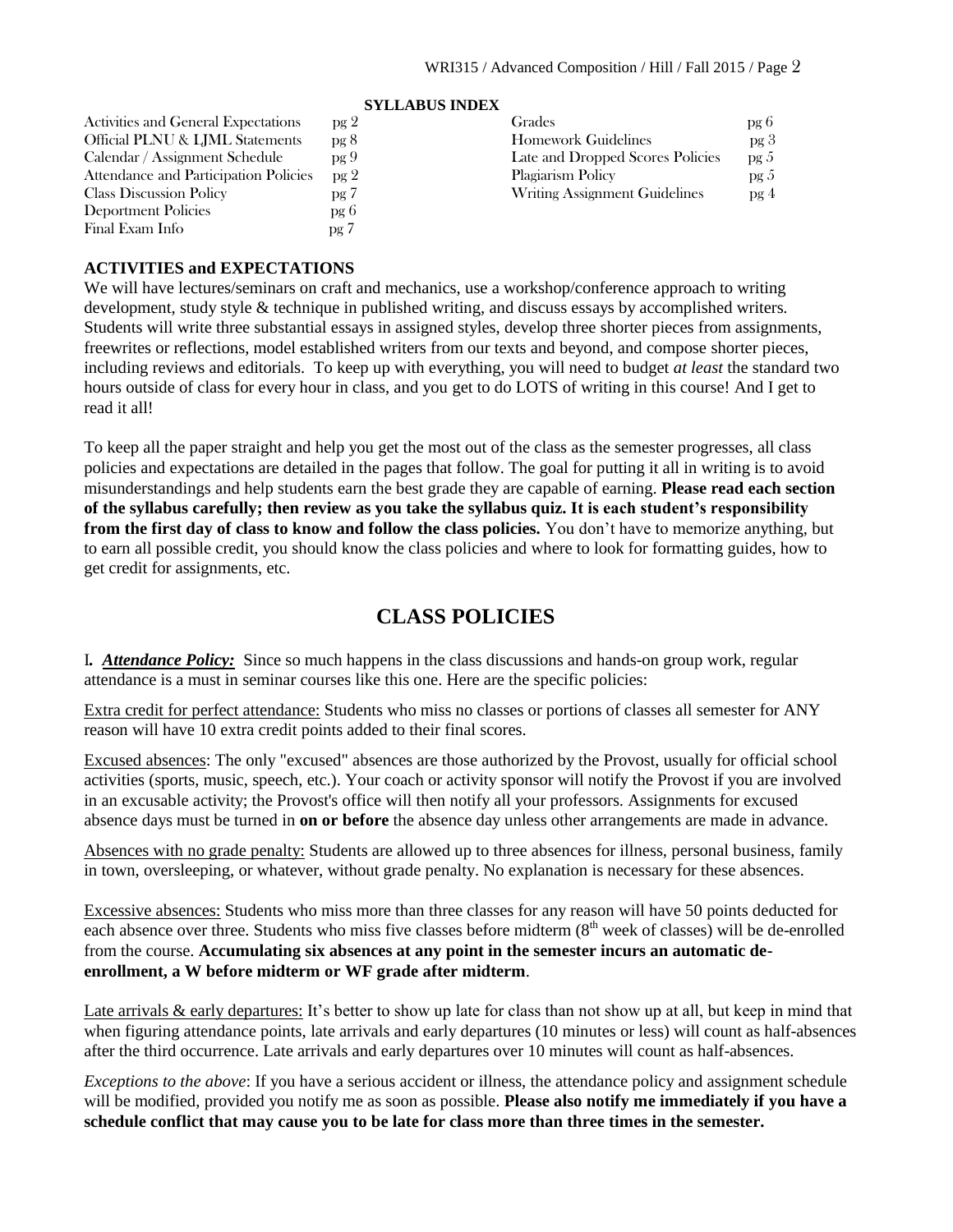#### **CLASS POLICIES (continued)**

**II**. *Class Participation* is crucial, as the class will be run largely as a seminar. In a seminar course, saying "I'm not into class participation today" is like saying to your math professor "I'm not into quizzes and tests today." Students should come prepared for class discussion of the assigned readings. When homework and drafts are due, students should be prepared and willing to (1) offer constructive criticism to peers and (2) take professor and peer criticism and use it. If you want to earn an A or B in the course, you should participate every day, preparing questions or comments in advance when appropriate.

**To help you know at all times what your grade is and to help avoid confusion at the end of the semester, each student is encouraged to keep a running log of class attendance and participation, plus a running total of scores on assignments.** If you keep up your log, you'll generally do better in the class AND you can earn *extra credit* (up to five points per sheet) by turning in your t**yped** log on the last class day of September, October, and December. See the log example on page 16.

#### **III. Writing Assignment Guidelines and Policies**

**\*\*Neatfreak alert! Do not throw away ANY written work for this class until you get your final course grade.\*\***

**1.** *Typed Writer's Analyses from* **the assigned essays by other writers** (marked in the syllabus as "AN1, AN2, etc.) will be collected for most essay reading assignments and are due at the beginning of class. If you follow the format and show thoughtful engagement with the essay under discussion, you will receive all possible points for the assignment. Keep in mind that if you keep up with the smaller assignments, the resulting points will raise your grade percentage overall.

#### Analysis Format **(Also see example on page 15)**

Typed, half-page to full page, single spaced, blank space between paragraphs. Use 12 point, non-fancy font. At the top of the page, put ID and assignment information as illustrated below

Eartha McLoma, 25589 WRI 315 / Hill September 3, 2015 AN 1 Heath "Yardwork"

#### Analysis Content

*Short Paragraph one*: Brief overview of the writer's style (1-3 sentences). This isn't a lit class, so DON'T SUMMARIZE OR ANALYZE THE THESIS OR EXPOSITION OF THE ASSIGNMENT. Instead, write about the **technique** and **effect** of the writing: HOW the writing works to evoke reader understanding and response. See sample analysis on page 15 for examples.

*Short Paragraph two*: Techniques I can use: List two or three SPECIFIC WRITING techniques of this author that piqued your interest and/or helped get the point across—things like particular rhetorical devices, dialogue, repetition, etc. Number the techniques and give short examples of how the writer did it.

*Short Paragraph three*: Techniques I won't use: What writing devices, style, etc. didn't work so well for you in this piece? Give at least one example of what didn't work and/or an example of what could have worked better.

*Short Paragraph four*: Any additional comments on the writing.

*Remember***:** Do *not* do a "reader response" or other literary analysis of the essay; stick to comments on the writer's approach and technique. Also, jump right into your analysis without a long introduction. A pithy halfpage for the analysis is enough for full credit if you don't pad with literary analysis or long intros.

**2.** *Understanding Style* **and** *Elements of Style Homework***:** Half-page, typed single spaced exercise assignments from both books will be given regularly. If you follow the format and show thoughtful engagement with the assigned exercise, you can receive all possible points for the assignment, another grade percentage booster. On the other hand, if you blow through these assignments like busywork, the scores won't help your final grade.

Always read the *Understanding Style* and *Elements of Style* chapters carefully before you attempt the assignment—do not go straight to the exercise and wing it. This is not busy work, but high level exercises that will improve your writing if you apply yourself.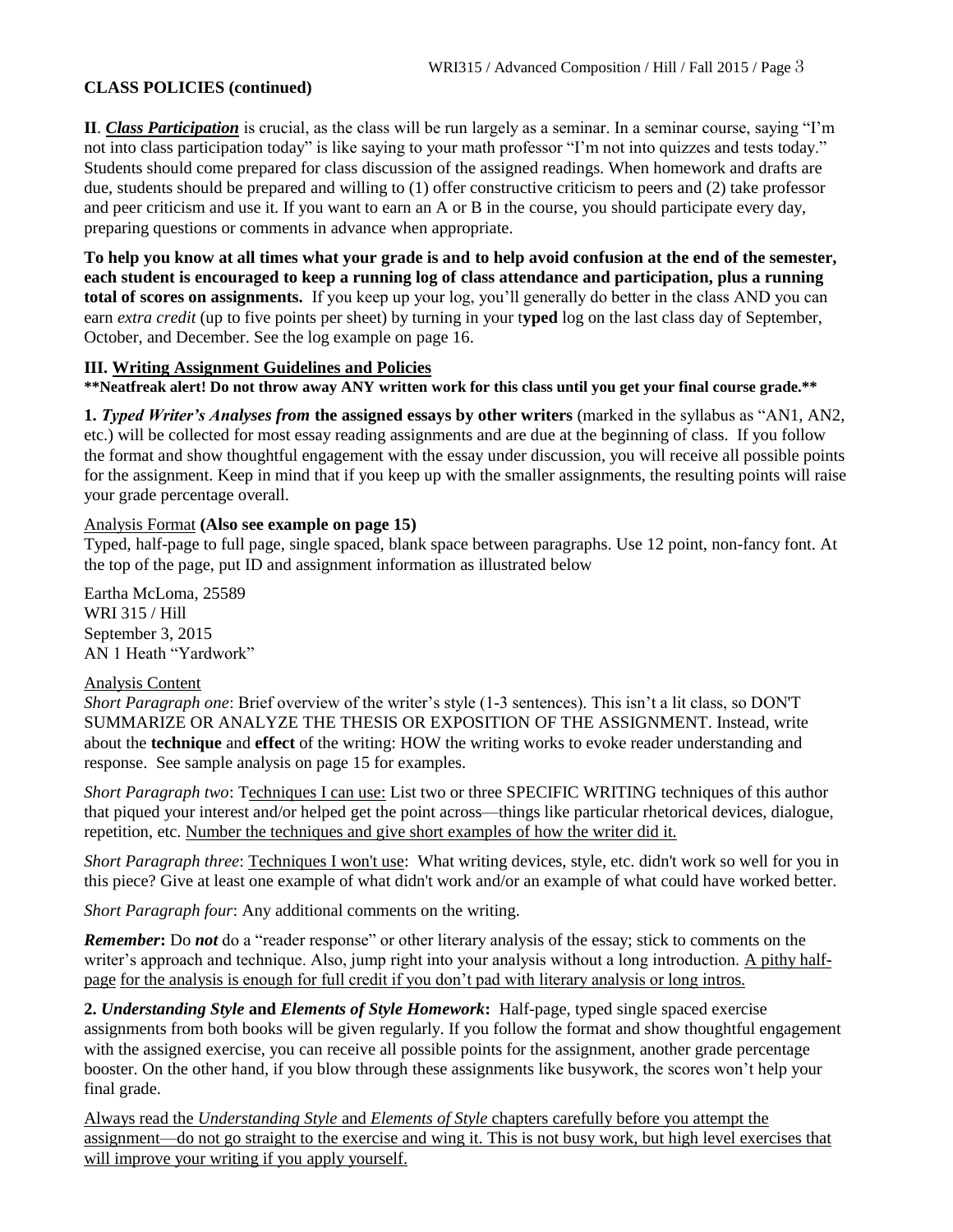#### **III. Writing Assignment Guidelines and Policies (continued)**

Homework Format: Use the same header style as you do with the Analysis assignments: your name and student number; class number and my name, date, assignment number, and name of the chapter.

*A note on handwritten homework*: Handwritten homework will not be accepted except under extraordinary circumstances. This policy is designed to eliminate the practice of doing homework in class on the day it is due. But if for some emergency reason (broken typing finger, etc) you absolutely must do a handwritten homework assignment, *be sure to show it to me at the very beginning of class to receive credit for it.* Handwritten homework handed in after the first 2 minutes of class and homework emailed after class begins will be subject to the dropped scores policy (see below).

3. *Daily in-class writings*: We'll start most days with a 5-10 minute prompted writing. At least one of these writings will be developed into an essay. Neatness and coherency are not required; you will receive credit for the daily writings if (a) you write for the prescribed writing period and (b) you turn the writing in with your daily folder.

#### *Essay Assignments*

- A. Three longer essays: 1000-1500 words, topic areas: (1) Personal-with-a-point and some research, (2) Vocational (Education, Law, Politics, History, Science, Psychology, or Sociology) with more research and with or without a personal angle and, (3) Faith or Philosophy with still more research, with or without a personal angle.
- B Three shorter essays: 500-750 words, topic open. These are usually expansions of freewrites or responses.
- C. Five 250-500 mini-essays, including media (book, music, film) reviews, a character profile, an opinion piece, and a model or two, in which you emulate a published writer's *style and syntax*, using a topic of your own. Examples of how to model will be provided.

*Essay Mechanics and Packaging:* We're moving toward professional writing, so all essays must follow the "How to Send an Essay" model, which is the basic format used by professional writers when they send pieces to editors. Each of the longer and shorter essays (but not the mini-essays) must be preceded by a written précis (see attached models).

# *How to put together and turn in a final draft package*

1. On Top: The final draft. To avoid your paper being handed back and counted late, use the "How to Send" format." Type or write (in ink) the assignment description (ex: "Short Essay #1 Final Draft) on the top of the first page of the final draft.

2. Below the final draft: at least one edited "proof" draft (wherein you print out a draft and edit it with a pen). This editing should be done AFTER your group workshop. Label this one "proof draft."

3. Next one down: the labeled "complete draft" that you turned in on the complete draft due date with peer feedback and signature(s).

4. Below the complete draft: any handwritten or typed rough drafts you did for the assignment. This part is optional, but highly recommended: the more effort I see, the better your grade for the process.

5. Bottom: At the bottom of the stack goes the précis that you turned in on the précis due date. To avoid a substantial grade penalty on the essay, the complete draft and précis must have been turned in on time as affirmed by my signature.

STAPLE EVERYTHING TOGETHER and put it in your folder to turn in. Use your required stapler and please do not turn in unstapled packages—they can get scattered and lost.

PROOOFREAD: *Again, we are moving toward professional presentations to picky editors, so proper punctuation and grammar are essentials in your final draft.* Proofread carefully, use spell and grammar checkers, see a tutor, and/or see me during office hours if you have questions about mechanics. Essays that do not meet college writing standards (i.e., papers that show consistently incorrect punctuation, usage, or grammar and/or un-spellchecked work) will be returned for correction and be subject to the dropped homework score policy or late paper grading.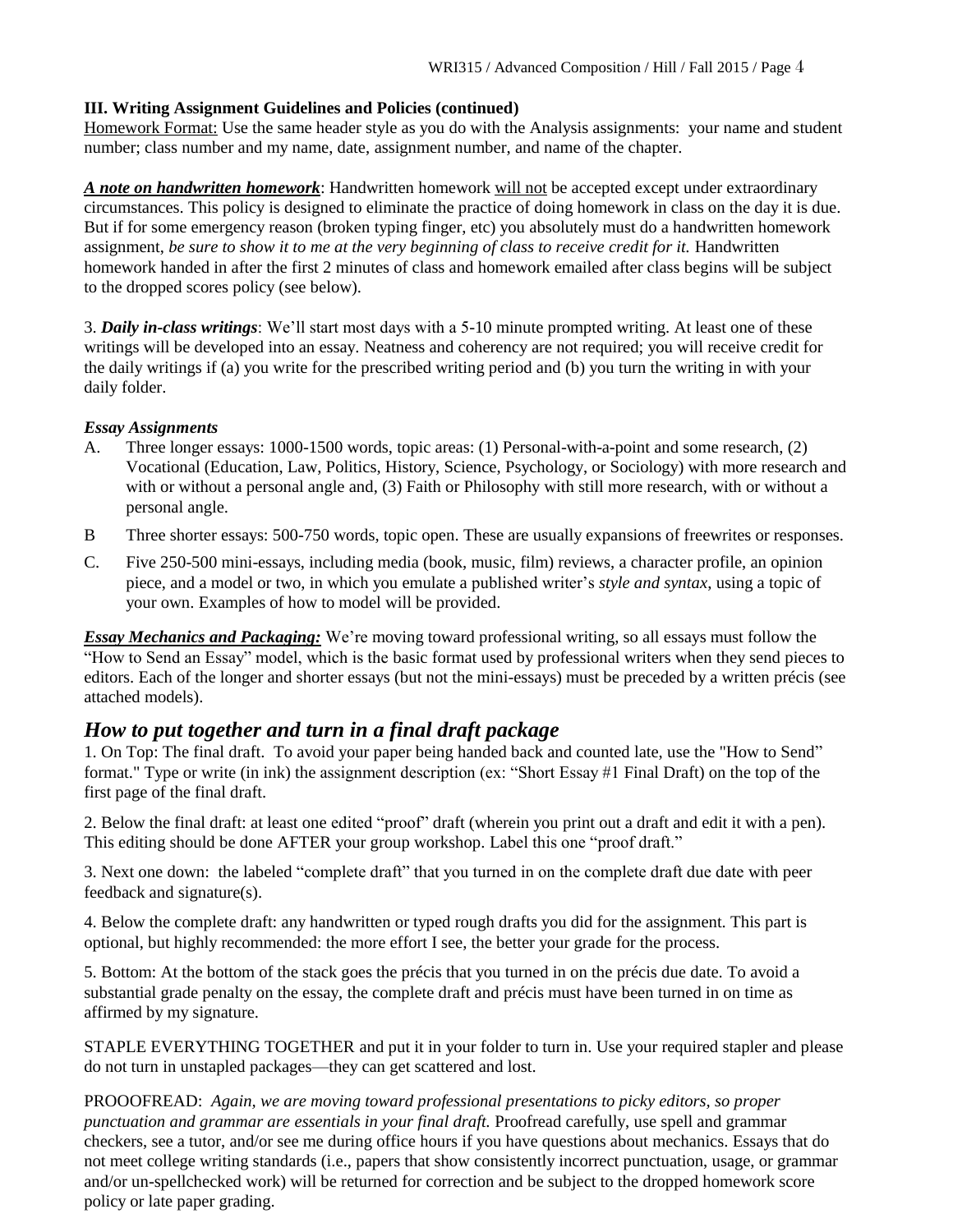#### **III. Writing Assignment Guidelines and Policies (continued)**

#### EMAIL DRAFTS OF LONG AND SHORT ESSAYS: Always send an e-mail copy of your final essay draft before the beginning of class on the final draft due date. You can also email homework by class time for credit if you are going to miss class. **You do NOT need to send email copies of homework if you turn in the hardcopy on time.**

**ESSAY GRADING:** Your enrollment in this class indicates that you're already a relatively good writer, but your grade will depend to a significant extent on how you apply what you learn in this class and thereby take your writing to a higher level. The aim here is to make the leap from perfunctory college writing for a professor to professional-level writing for volunteer readers who tend to stop reading if you don't keep their attention. Every working writer knows that Edison got it right: "Inspiration usually follows perspiration."

Grading is done on a point system with variations on the following basic criteria: Mechanics, Organization, Content & Effort, Strategy & "Reader Take Away." To get an A or B on an essay, you **don't** have to be a naturally gifted writer with stunningly original and brilliant ideas. Brilliant essays are delightful, but grades are based on your demonstration that you're (a) working hard and putting in the time it takes to learn the strategies, techniques and presentation of professional writers, and (b) following the assignment guidelines and taking the time and effort to make a professional presentation.

#### *LATE /MISSING WORK POLICIES AND DROPPED SCORES*

*Homework and Writer's Analyses:* You must print out assignment drafts and homework to receive credit showing it to me on your computer is not an option. Late homework and Writer's Analyses will not be accepted. However, keeping in mind we all have issues from time-to-time, the lowest two (from late, missing, or substandard work) scores will be dropped. You don't have to provide excuses for missing items; zeros will be dropped automatically as long as you haven't used up your two drops. Please don't ask for special dispensations if you do use both of your drops. Homework done but not printed or not brought to class on time applies under the dropped scores policies.

#### *Essay assignments:*

**Late/Missing components:** *If you miss a précis date or don't send an e-mail copy of your paper by the beginning of class on the paper due date, 10% will be deducted from the final score. If you miss a complete draft date, 20% will be deducted from your final score.* You shouldn't wait until the next class to turn in a late final draft; get it to me ASAP. *You must print out and turn in drafts on time to receive credit.*

*How to get credit for an assignment even if you miss a class:* Send any assignments due that day with a classmate, OR e-mail the assignment by the beginning of class. You will get credit if you (1) e-mail the work on the date due (by the beginning of class) AND (2) bring a paper copy of the work by the NEXT class day after an absence. In other words, if you don't e-mail but just bring your work the next class day after an absence, or if you e-mail but don't bring the work by the next class day, it will not be credited and the dropped scores provision will apply if you have drops left.

**A note on computer problems:** Unexpected computer problems plague us all, but it is your responsibility to have a contingency plan if something goes wrong. Investigate campus options you can turn to, and find TWO alternate computer/printer sites you can use when your main unit malfunctions. Also, be sure to have a USB drive (or two) and use it, even if you save work on a PLNU drive, cloud drive, or whatever. Assignments turned in late due to computer problems will be subject to the dropped score provision or late paper discount.

**Late printing caution and policy:** Assignments are due at the *beginning* of class on the date due. Always allow for long lines and jammed printers in the campus computer labs—do not wait until a few minutes before class to print out your assignments. The PLNU/LJML phenomenon of half the class missing at the beginning of the hour on assignment due days has forced me to institute this policy: Coming to class late because of late printing will count against your "tardy" total and the dropped score provision or late paper discount will apply to your assignment.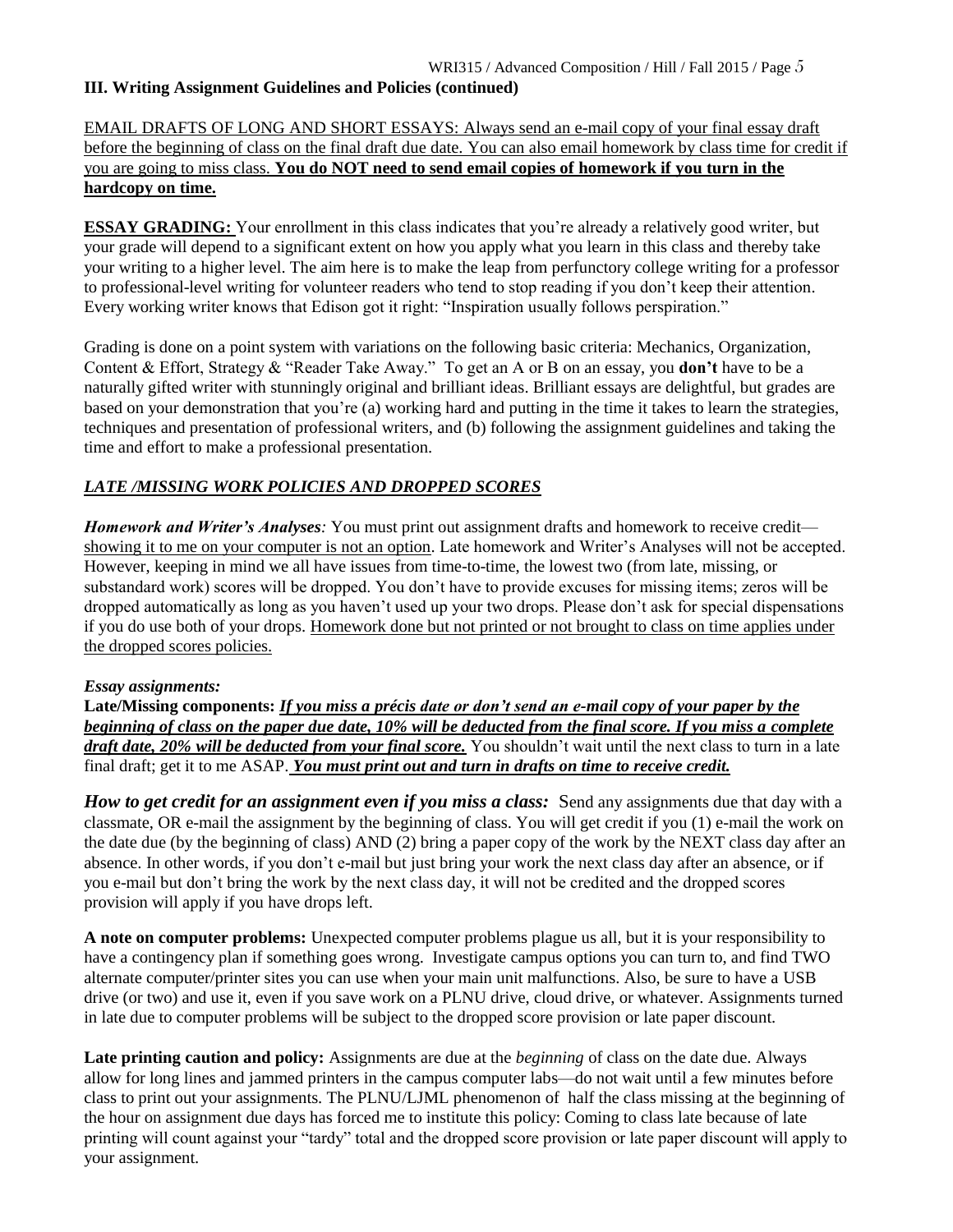#### *THE PRINTING PROBLEM SOLUTION:* **If you're running late with a print job, don't panic—simply send the assignment by email, come to class on time, and print the assignment later that day. If you don't do this more than twice, it won't count against you.**

**PLAGIARISM AND RECYCLING**: PLNU has adopted a zero tolerance policy toward all forms of cheating. Here is the policy for the LJML department and this class: Copying homework constitutes plagiarism. All essays must be written with no help beyond workshop suggestions from classmates. Copying words, phrases, and ideas from books or journals and failing to note quotes or attribute the material is plagiarism. Downloading material from the Internet without attribution, including sentences, phrases, and ideas, also constitutes plagiarism.

*For instance, if you find the short phrase "Scintillating prose presented with rare verve" in a book, article, or blog and drop it into your essay without quotation marks and attribution, you have committed plagiarism.* Follow the rules you learned in WRI110 for quoting and paraphrasing other authors, always giving due credit. NOTE: This does not mean use MLA Works Cited and parenthetical citations. We will do informal citations in the essays we write, and instruction will be given on how to do this**. Do not recycle or revise essays you have previously written in (or are currently writing for) other courses.** 

**"I really didn't mean to plagiarize" is not an excuse for plagiarism. Any plagiarism, recycling, or copying (even from other students and even on homework assignments) will result in an F for the course and a referral to the academic dean for possible suspension or expulsion from PLNU.**

**EVALUATION:** Total points will be added and grades given according to the following scale. Total extra credit possible is 10 bonus attendance points and 15 points for turned-in participation logs. Over-limit absence points will be deducted from the total; extra credit will be added to the total. Please feel free to discuss your grade with me any time. Assignments and activities are weighted as follows:

| <b>Approximate Percentages</b>                   |     | <b>Percentages to Letters</b> |                     |  |
|--------------------------------------------------|-----|-------------------------------|---------------------|--|
| Exercises, Analyses, quizzes, class writings 35% |     | $92 - 100\% = A$              | $70 - 75.9\% = C$   |  |
| Three short essays $+3$ mini-essays              | 25% | $90 - 91.9\% = A$             | $68.5 - 69.9\% = C$ |  |
| Three longer essays                              | 30% | $87 - 89.9\% = B +$           | $65 - 68.4\% = D +$ |  |
| Final Exam                                       | 10% | $81 - 86.9\% = B$             | $60 - 64.9\% = D$   |  |
|                                                  |     | $79 - 80.9\% = B$             | $58 - 59.9 = D$     |  |
|                                                  |     | $76 - 78.9\% = C +$           |                     |  |

#### **CLASSROOM DEPORTMENT GUIDELINES**

Unless your clothing is ridiculously distracting (like the student in one of my classes who, for a club initiation, came to class dressed only in a Speedo bathing suit while handcuffed to another student), how you dress for class is your business, and you certainly don't have to check your personality at the door. Even so, general adult deportment is expected in this class. Please refrain from all of the following disruptive and/or distracting actions during official class time. Violators may be embarrassed by having attention called to them, counted absent, or invited to leave class.

1. Leaving your cell phone on. Turn it off unless you have a good reason (health and safety) and notify the professor in *advance* that you need to leave it on. **Absolutely no texting or checking incoming texts in class.**

2. Reading outside material (including *Point Weekly* and other school publications). Save for after class.

3. Doing work from other classes or engaging in any personal writing. See above.

4. Doing ANY non-WRI315 class activities on your laptop computer. Leave your computer off and closed unless we are doing specific computer activities as a class. Take notes and do writing exercises with pen and paper.

5. Holding private conversations during class discussions, while the professor is talking, or while someone is asking a question. If you have a question about class, ask the professor—he likes questions.

6. Showing up late and/or without books or other required materials more than twice in the semester. Bring your books every day.

7. Doing anything else that is obviously disruptive / distracting to other students or the professor.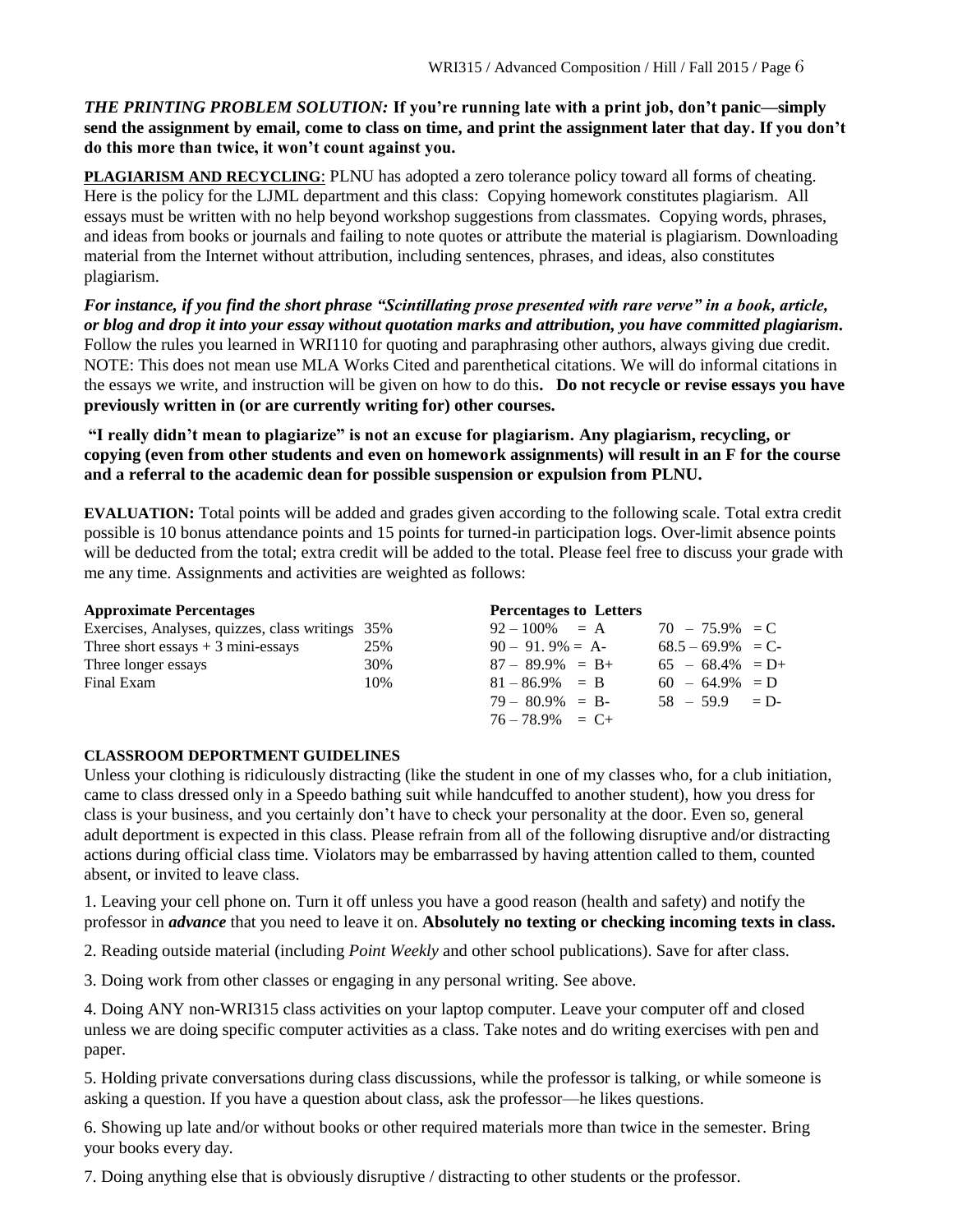#### *Other deportment guidelines:*

*Temporary departures:* If you have to leave class briefly to use the restroom or other imperative, you need not ask permission. But do let me know before class begins if you'll need to leave early and won't be back.

*Health Issues:* If you have a chronic, acute, or temporary health issue that requires you to sit in a particular area or stand for part of class, wear sunglasses in class, take prescribed medicine, leave class often, etc., I'll work with you if you let me know your situation in advance.

#### **CLASS DISCUSSION / OPEN FORUM POLICY**

This is college, where it is okay to speak your mind. Please feel free to and write what you think about the issues we discuss—there are no "politically correct" or "politically incorrect" positions; we should all strive to respect one another's views as we learn to support our own with honest evidence, calm logic, and clear rhetoric. I have opinions like everyone else, but unlike some of the professors I met as a student, I have no axe to grind on social or cultural issues and no political views to which students must sign on to win my respect. I am interested only in helping you express your convictions, whatever they are, so feel free to disagree with me during class discussions—doing so won't affect your grade, honest.

**Don't be alarmed** if I ask you questions in class discussions about your position—I'm not interrogating you or necessarily disagreeing with you. Rather, I'm using the *Socratic Method* (look it up) to help you clarify your position. Feel free to Socratic me right back, and please don't hesitate to disagree with me or anyone else in class. As long as we are civilized about it, I say the more arguments (lively discussions) the better—practice makes perfect.

**FINAL EXAM:** The final will be a portfolio and an in-class presentation on finals day. Our scheduled final exam time is **Thursday, December 17, 10:30 am -1:00 pm.** Since the final is a class activity, it cannot be rescheduled for individuals; therefore, DO NOT BUY AIRLINE TICKETS OR OTHERWISE PLAN TO MISS THE SCHEDULED FINAL UNLESS YOU ARE PREPARED TO DROP ONE FULL LETTER GRADE (C+ to D+, etc) FOR SKIPPING THE FINAL.

AND FINALLY, if after reading all the above, you're still wondering about something, please ask. My job is to help you through this course of study, and my goal is to get you through it with minimal pain and maximum enjoyment and benefit. Excelsior!

NOTES / QUESTIONS: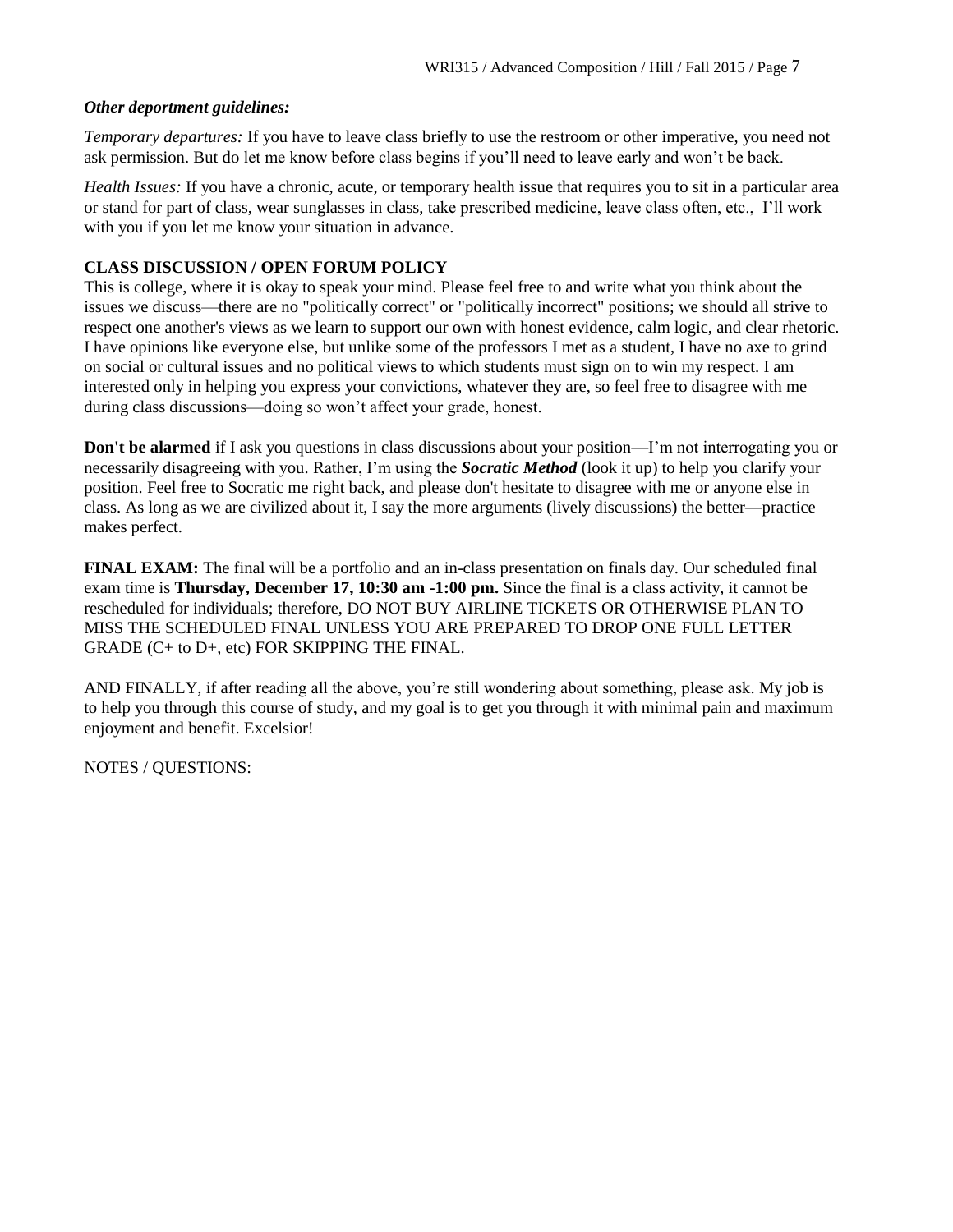#### **APPENDIX: OFFICIAL STATEMENTS FROM THE UNIVERSITY AND THE DEPARTMENT**

#### \*\*\*\*\*\*\*\*\*\*\*\*\*\*\*\*\*\*\*\*\*\*\*\*\*\*\*\*\*\*\*\*\*\*\*\*\*\*\*\*\*\*\*\*\*\*\*\*\*\*\*\*\*\*\*\*\*\*\*\*\*\*\*\*\*\*\*\*\*\*\*\*\*\*\*\*\*\*\*\*\*\*\*\*\*\*\*\*\*\*

#### OFFICAL ACADEMIC ACCOMMODATIONS STATEMENT FROM THE UNIVERSITY

**"While all students are expected to meet the minimum academic standards for completion of this course as established by the instructor, students with disabilities may require academic accommodations. At Point Loma Nazarene University, students requesting academic accommodations must file documentation with the Disability Resource Center (DRC), located in the Bond Academic Center. Once the student files documentation, the Disability Resource Center will contact the student's instructors and provide written recommendations for reasonable and appropriate accommodations to meet the individual learning needs of the student. This policy assists the University in its commitment to full compliance with Section 504 of the Rehabilitation Act of 1973, the Americans with Disabilities (ADA) Act of 1990, and ADA Amendments Act of 2008, all of which prohibit discrimination against students with disabilities and guarantee all qualified students equal access to and benefits of PLNU programs and activities.**

**OFFICIAL PUBLIC DISCOURSE STATEMENT:** *"Much of the work we will do in this class is cooperative, by nature of the class discussions and general feedback given to written work and/projects; thus you should think of all your writing and speaking for and in class as public, not private, discourse. By continuing in this class, you acknowledge that your work will be viewed by others in the class."*

**Official FERPA Statement:** "In compliance with federal law, neither PLNU student ID nor social security number should be used in publicly posted grades or returned sets of assignments without student written permission. This class will meet the federal requirements by (each faculty member choose one strategy to use: distributing all grades and papers individually; requesting and filing written student permission; or assigning each student a unique class ID number not identifiable on the alphabetic roster.). Also in compliance with FERPA, you will be the only person given information about your progress in this class unless you have designated others to receive it in the "Information Release" section of the student portal. See [Policy Statements](http://www.pointloma.edu/experience/academics/catalogs/undergraduate-catalog/policy-statements) in the undergrad student catalog."

#### **Official LJML Learning Outcomes**

#### **Writing Program Learning Outcomes**

*Students who complete the program in Writing will be able to*

- 1. apply creative and advanced skills in various forms and genres or writing.
- 2. demonstrate knowledge of the conventions and terminology of creative and advance writing within literary and non-literary texts.
- 3. demonstrate knowledge of major literary-theoretical perspectives and terminology.
- 4. develop connections between the literature and language studied and the contemporary world.
- 5. engage writing and editorial processes through campus publications and external internships.

#### **Department Learning Outcomes**

LJML Students will

- 1. demonstrate the skills necessary for effective research, writing, and oral communication in various genres and media.
- 2. display interpretive, analytical, and critical skills developed through the close study and analysis of texts.
- 3. demonstrate knowledge of diverse cultures and literary texts.
- 4. demonstrate knowledge of the nature, structure, and history of language.
- 5 develop redemptive social and spiritual engagement through studies of language, text, cultures, and media.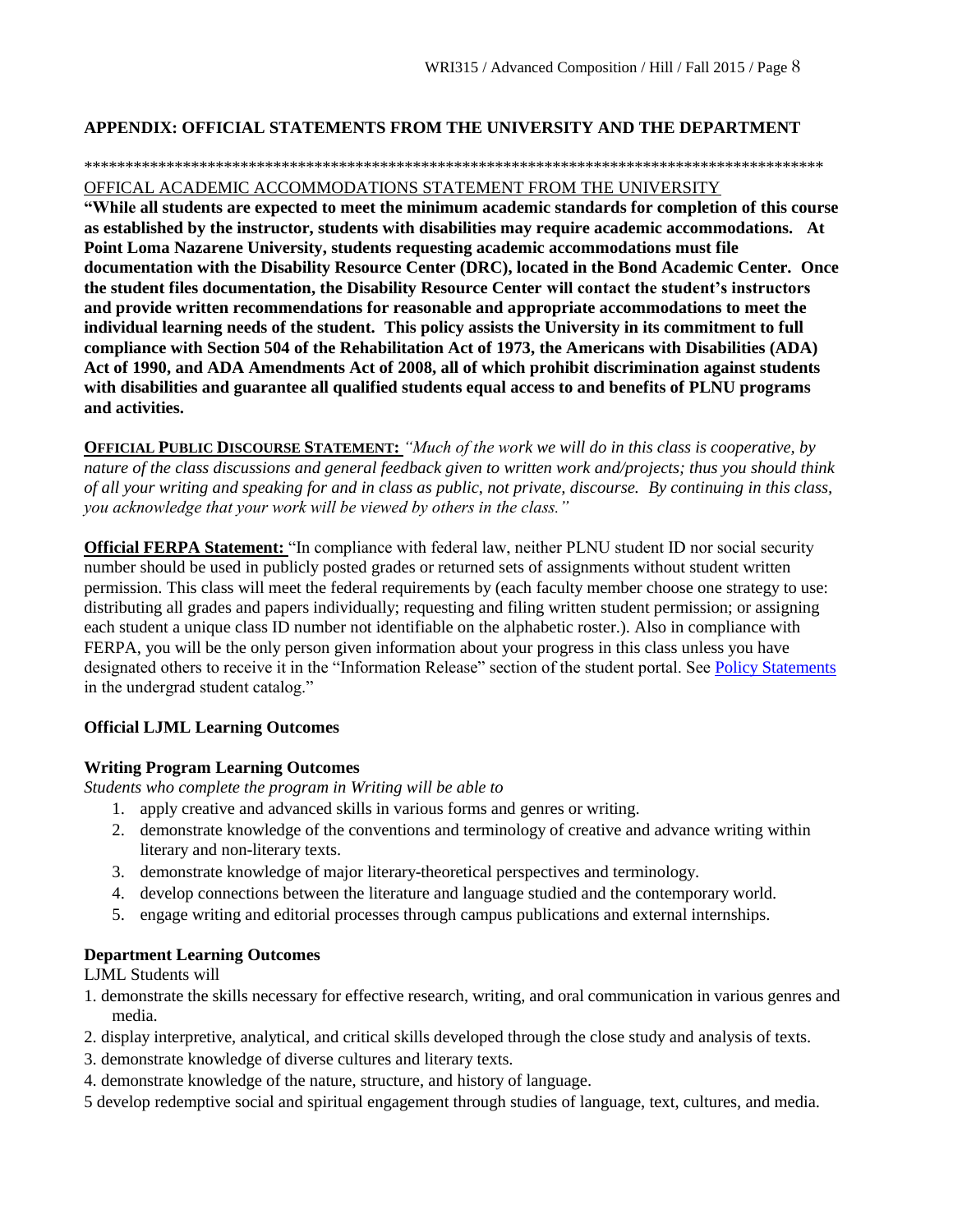### WRI 315 COURSE CALENDAR **Subject to Adjustment as Necessary—watch for email notices**

#### **ALL READING AND WRITING ASSIGNMENTS ARE DUE AT THE BEGINNING OF CLASS ON THE DATE LISTED**

**Abbreviations: US =** *Understanding Style / SW = Strunk and White /* EX = Exercise in the *Understanding Style* Book. E = Essay / EM = Email / LE = Long Essay Assignment / SE = Short Essay Assignment / ME =Mini-Essay AN = Analysis of assigned reading / ICW = In-class writing / TBA = To Be Announced / POV = Point of View

| WEEK/<br><b>DATE</b> | <b>READING COMPLETED BY</b><br>THE BEGINNING OF CLASS                                                          | WRITING ASSIGNMENT(S) DUE AT BEGINNING OF CLASS                                                                                                                                                                                                                                                                                                                                                                                                                                                                                                                                                                                 | <b>TOPIC &amp; LIKELY</b><br><b>ACTIVITIES</b>                                                 |
|----------------------|----------------------------------------------------------------------------------------------------------------|---------------------------------------------------------------------------------------------------------------------------------------------------------------------------------------------------------------------------------------------------------------------------------------------------------------------------------------------------------------------------------------------------------------------------------------------------------------------------------------------------------------------------------------------------------------------------------------------------------------------------------|------------------------------------------------------------------------------------------------|
| Week 1<br>TH 9/3     | 1.Syllabus (HO & EM)                                                                                           | Syllabus Quiz<br>The Syllabus is a contract. Study the policies. Understand the requirements.<br>Read all the fine print.                                                                                                                                                                                                                                                                                                                                                                                                                                                                                                       | What is Advanced<br>writing? Groups.<br><b>ICW:TBA</b>                                         |
| Week 2<br>TU 9/8     | 1.US Chapter 12<br>2. Kevin Heath "Yardwork"<br>(All assigned readings are<br>handouts or available<br>online) | AN1: Before reading the US chapter, write the first draft of a one-page<br>analysis (AN) of the style and technique in the Heath essay--from a writer's<br>point of view (POV). See syllabus for directions and example of how to<br>write an AN from a writer's POV.<br>US1: After reading all of US chap 12, apply the "Your Writing" exercise and<br>"Points to Remember" on pg 215 to your Heath analysis. Start the<br>application with pen-marked corrections on your first draft.<br>AN2: Second draft of Heath analysis, incorporating the pen-marked<br>corrections. Turn in both drafts, with the $2nd$ draft on top. | What is style?<br><b>ICW:TBA</b><br>Print your essays<br>from the internet<br>by today         |
| Week 2<br>TH 9/10    | 1. Dillard "Terwilliger Bunts<br>One" aka "Seeing"<br>2. Sanders "Under the<br>Influence"                      | AN3: AN of either Dillard or Sanders. Read both: In Paragraph 4 of you AN,<br>compare style and/or technique of the two authors.                                                                                                                                                                                                                                                                                                                                                                                                                                                                                                | <b>Character Sketch</b><br>What do we mean<br>by "Personal with<br>a Point?"                   |
| Week 3<br>TU 9/15    | 1. US Preface, Chapter 1 & 2<br>2. SW Intro and CH 1                                                           | US2: Pick the hardest exercise in US chapter 1 or 2 and do it. Include a<br>statement on why the one you picked is the hardest.<br>SW1: Type an idea or edict in CH 1 that you don't understand or disagree<br>with, then a paragraph explaining why. Bring for credit and class discussion.                                                                                                                                                                                                                                                                                                                                    | <b>ICW:TBA</b><br>What kind of CH2<br>writer are you?<br>Modeling the<br>model & précis.       |
| Week 3<br>TH 9/17    | 1. Twain, "Fennimore Cooper's<br>Literary Offenses."                                                           | ME1: Any author we've read so far or a favorite writer. If you choose your<br>own author, bring a copy of what you model. In a half-page or so (single<br>spaced) model the writer's style and syntax VERY closely-subject for<br>subject, verb for verb, comma for comma, etc. But do not model the<br>subject matter; make it as different from the original as possible.<br>Précis for Short Essay # 1 (SE1). Focus on a person you know.                                                                                                                                                                                    | <b>ICW</b><br>Précis Workshop<br>Quiz on Twain                                                 |
| Week 4<br>TU 9/22    | 1. LaMott "Shitty First Drafts"<br>2. Didion "Why I Write"                                                     | SE1 Short essay #1. Complete draft for workshop. Be sure to have at least<br>two readers SIGN and DATE your draft.<br>AN 4 on Didion or LaMott. In paragraph 4 of your analysis, compare the<br>two from a writer's POV                                                                                                                                                                                                                                                                                                                                                                                                         | <b>ICW: TBA</b><br>Workshop & ICW                                                              |
| Week 4<br>TH 9/24    | <b>SW CH 52.</b>                                                                                               | SW 2: Type a paragraph discussing an idea or edict in CH5 that you (a)<br>don't understand or (b) disagree with or (c) wildly applaud. Bring for credit<br>and class discussion.<br>SE1: Final Draft, Short Essay #1. Don't forget to send your e-mail copy.                                                                                                                                                                                                                                                                                                                                                                    | <b>LJML POETRY</b><br>DAY: We'll go as<br>a class & I'll<br>collect your work<br>at the event. |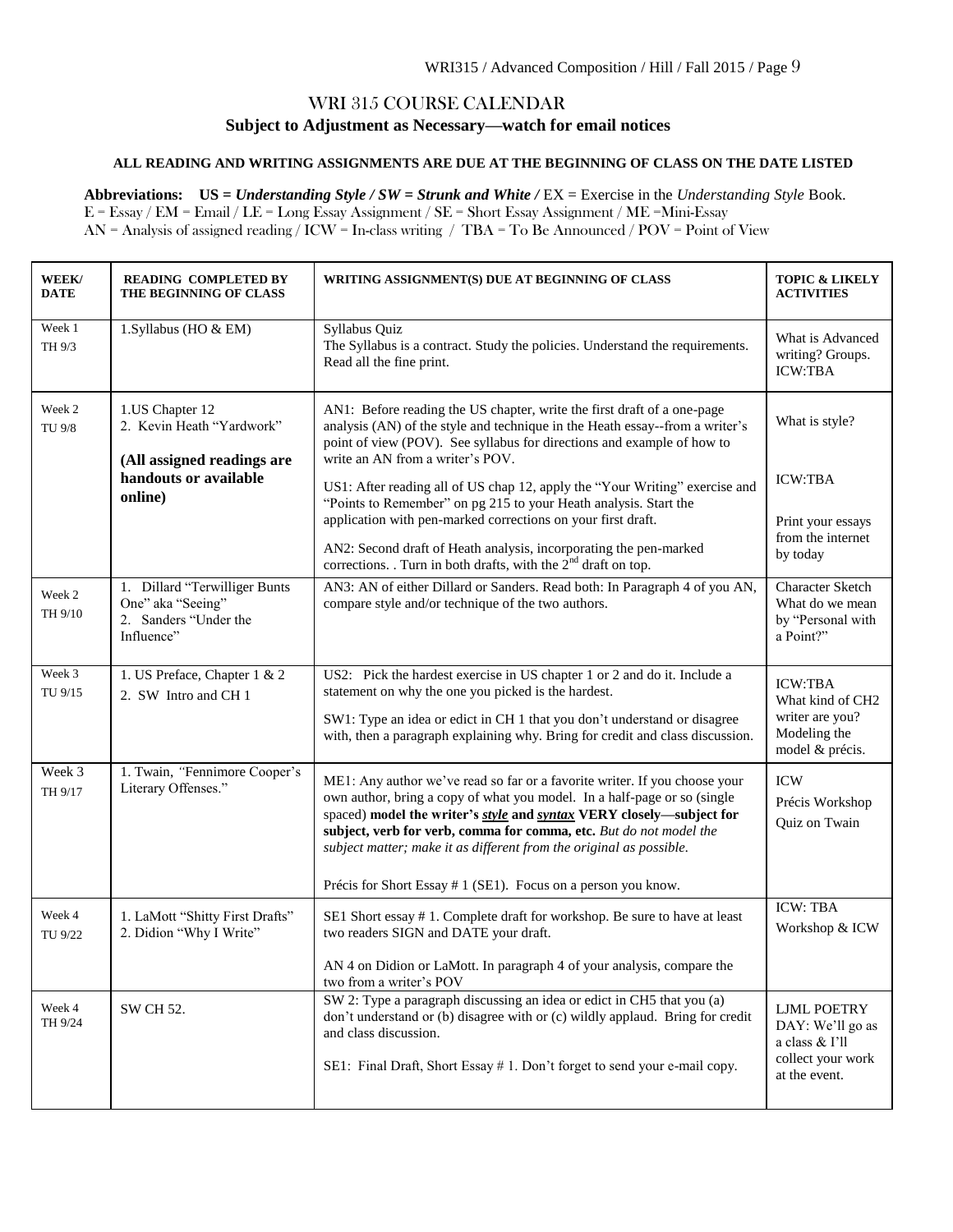# WRI 315 COURSE CALENDAR **Subject to Adjustment as Necessary—watch for email notices**

| WEEK/<br><b>DATE</b> | <b>READING COMPLETED BY THE</b><br><b>BEGINNING OF CLASS</b>                                                                                                                                                                                                                                                                           | WRITING ASSIGNMENT(S) DUE AT BEGINNING OF CLASS                                                                                                                                                                                                                                                                                                                                                                                                                                                                                                                                        | <b>TOPIC &amp; LIKELY</b><br><b>ACTIVITIES</b>                                                                                                                          |
|----------------------|----------------------------------------------------------------------------------------------------------------------------------------------------------------------------------------------------------------------------------------------------------------------------------------------------------------------------------------|----------------------------------------------------------------------------------------------------------------------------------------------------------------------------------------------------------------------------------------------------------------------------------------------------------------------------------------------------------------------------------------------------------------------------------------------------------------------------------------------------------------------------------------------------------------------------------------|-------------------------------------------------------------------------------------------------------------------------------------------------------------------------|
| Week 5<br>TU 9/29    | US Chapter $3 +$ Appendix B                                                                                                                                                                                                                                                                                                            | 1. US3: Review Appendix B: note items you're not sure about, type a few<br>questions, and bring the questions to class. You must turn in something<br>for this assignment; if you read the chapter and are sure of everything,<br>write a question on some other aspect of punctuation and grammar that<br>you're either still NOT quite sure of or disagree with.<br>2. US4: Pick a short (1-2 paragraphs) passage from any of your previous<br>writing from other classes that exemplifies one of the problems in<br>chapter 3. Rewrite the passage. Show both versions on one page. | <b>ICW</b><br>Pesky grammar<br>questions<br><b>SEPTEMBER</b><br><b>EXTRA CREDIT</b><br><b>LOG DUE</b>                                                                   |
| Week 5<br>TH 10/1    | US Chapter 3                                                                                                                                                                                                                                                                                                                           | 1. Précis for Long Essay #1: Personal with a point, using some outside-<br>your-brain research: interviews, primary readings, etc. etc.<br>2. US5: Makeover 1, CH 3 p53-54.                                                                                                                                                                                                                                                                                                                                                                                                            | Workshop: Over-<br>writing too much                                                                                                                                     |
| Week 6<br>TU 10/6    | SW Reading: CH 2                                                                                                                                                                                                                                                                                                                       | LE1: Long Essay #1. Personal with a Point. Complete draft for workshop.<br>Be sure to have at least two classmate readers SIGN and DATE your draft.<br>SW3: Type an idea or edict in SW CH 2 you don't understand or disagree<br>with and bring for credit & class discussion.                                                                                                                                                                                                                                                                                                         |                                                                                                                                                                         |
| Week 6<br>TH 10/8    |                                                                                                                                                                                                                                                                                                                                        | LE1: Long Essay #1. Final draft. Turn in all drafts with package. Don't<br>forget to send your e-mail copy.<br>Précis for SE2, Short Essay # 2. Any topic expanded from a notebook<br>item or freewrite.                                                                                                                                                                                                                                                                                                                                                                               |                                                                                                                                                                         |
| Week 7<br>TU 10/13   | 1. Tom Wolfe "The Last American<br>Hero is Junior Johnson Yes!"<br>2. Tom Wolfe: "The Me Decade"                                                                                                                                                                                                                                       | Extra Credit Class Participation Log I due.<br>SE2: Short essay #2. Complete draft for workshop. Be sure to have at least<br>two readers SIGN and DATE your draft.                                                                                                                                                                                                                                                                                                                                                                                                                     | ICW TBA.<br>Tom Wolfe Quiz<br>on today's<br>reading.                                                                                                                    |
| Week 7<br>TH 10/15   | 1. Tom Wolfe "The Birth of the New<br>Journalism"<br>2. Tom Wolfe: "Sorry, Your Soul Just<br>Died"                                                                                                                                                                                                                                     | AN 5 & AN 6: Full page AN of Wolfe. Discuss all four essays we've read<br>with this question in mind: What techniques did Wolfe keep from his early<br>writing ("Junior Johnson") to his later ("Sorry, Your Soul Just Died")?<br>What's still working? Give an overall analysis from a writer's POV.                                                                                                                                                                                                                                                                                  | <b>POETRY DAY:</b><br>PLAN TBA                                                                                                                                          |
| Week 8<br>TU 10/20   | 1. US Chapter 4<br>King, "Why We Crave Horror Movies"                                                                                                                                                                                                                                                                                  | SE2: Final Draft package. D.F.T.E-M. (ask in class if you can't guess what<br>these initials stand for)<br>US 6: Makeover 1, US pg 72                                                                                                                                                                                                                                                                                                                                                                                                                                                  | A Rebuttal<br>Method                                                                                                                                                    |
| Week 8<br>TH 10/22   | 1. Op-Eds: Read 3 editorial or opinion<br>piece in off-campus newspapers or<br>news magazines.                                                                                                                                                                                                                                         | ME2 OP ED or Rebuttal. Complete draft for workshop. Closely model<br>technique and style (not content) from one of the OP-ED authors you have<br>read to do your own 250-word Op-Ed piece on a local (PLNU) topic. OR<br>do a rebuttal using the rebuttal format.                                                                                                                                                                                                                                                                                                                      | <b>TBA</b>                                                                                                                                                              |
| Week 9<br>TU 10/27   | SW Reading CH 3<br>US Chapter 5                                                                                                                                                                                                                                                                                                        | SW 4: Type a Comment on the "Few Matters of Form" for credit & class<br>discussion.<br>US 7: Makeover pg 87-88<br>ME 2: Final draft package                                                                                                                                                                                                                                                                                                                                                                                                                                            | ICW:<br>Avoiding clichés<br>like the plague.                                                                                                                            |
| Week 9<br>TH 10/29   | 1. SW Reading CH 4<br>2. Bring two reviews by other authors<br>to class, one of a non-fiction book,<br>preferably in your field of interest, and<br>one of any other media (book, music,<br>film, art, food). Find short,<br>professional, published reviews by paid<br>reviewers in magazines rather than<br>amateur opinions online. | AN 7: AN of your book review<br>AN 8: AN of your other media review<br>ME 3 Review: Pick your own book, movie, restaurant, amusement park,<br>concert, CD, etc. etc. and review, using guidelines. Type and bring topic<br>and rough notes.<br>OCTOBER EXTRA CREDIT LOG DUE                                                                                                                                                                                                                                                                                                            | Review Basics and<br>guidelines.<br>Nevermind the<br><b>New York Times</b><br>Review of Books<br>or others of that<br>length that<br>summarize the<br>item under review |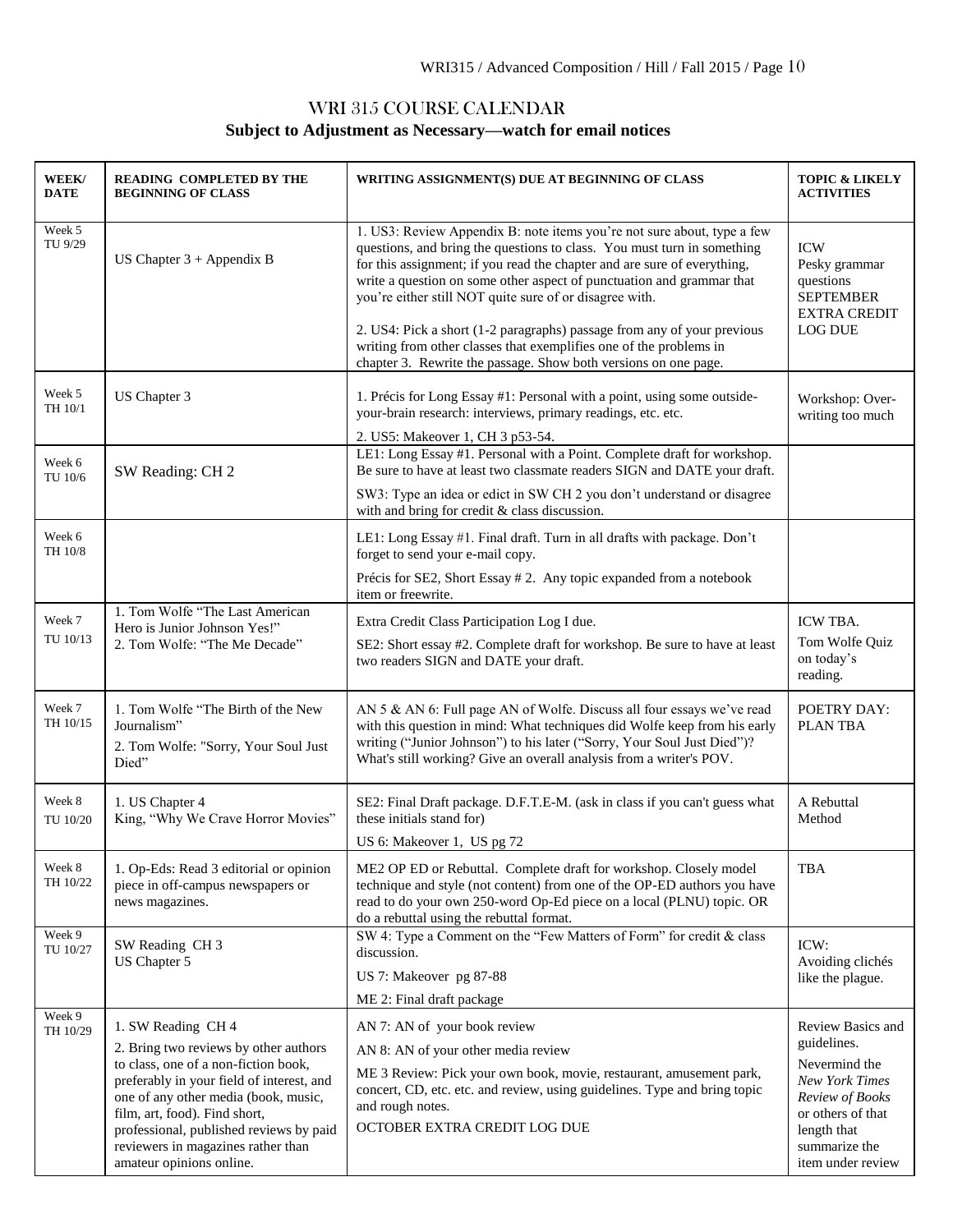# WRI 315 COURSE CALENDAR **Subject to Adjustment as Necessary—watch for email notices**

| WEEK/<br><b>DATE</b>                                | <b>READING COMPLETED BY THE</b><br><b>BEGINNING OF CLASS</b>                                                                                     | WRITING ASSIGNMENT(S) DUE AT BEGINNING OF CLASS                                                                                                           | <b>TOPIC &amp; LIKELY</b><br><b>ACTIVITIES</b>        |
|-----------------------------------------------------|--------------------------------------------------------------------------------------------------------------------------------------------------|-----------------------------------------------------------------------------------------------------------------------------------------------------------|-------------------------------------------------------|
| Week 10<br>TU 11/3                                  | Orwell "Politics & the English"<br>Language" and "Shooting an Elephant"                                                                          | AN 9 on both Orwell's (one page)<br>Extra credit participation Log II due                                                                                 |                                                       |
| Week 10<br>Thurs<br>11/5                            | Bryson, Short History of Nearly<br>Everything INTRO and CH 1                                                                                     | Take notes on the reading for quiz and discussion<br>LE2 Précis: Long Essay on Education, Law, Politics, Science,<br>or Society.<br>ME REVIEW Final draft | Last day to drop<br>with no record is<br>11/8.        |
| Week 11<br>TU 11/10                                 | Bryson, Short History of Nearly<br>Everything CH 2 & 3                                                                                           | LE2 Long Essay on Education, Law, Politics, Science,<br>or Society. Complete Draft For Workshop                                                           | <b>ICW</b><br>Workshop                                |
| Week 11<br>TH 11/12                                 |                                                                                                                                                  | E8: Long Essay #2. Final Draft Package. Remember to send your e-mail<br>copy.                                                                             | <b>ICW</b>                                            |
| Week 12<br>TU 11/17                                 | 1.US Chapter 7<br>2. C.S. Lewis "The Funeral of a Great<br>Myth"<br>http://fpb.livejournal.com/297710.html<br>3. Davidman "Gods Made with Hands" | US 8: Makeover pg 120<br>AN 10 on Davidman or Lewis. In paragraph 4, compare the two.<br>Précis for Short essay # 3. Open Topic                           | <b>ICW</b>                                            |
| Week 12<br>TH 11/19                                 | 1. Dillard "Sight Into Insight"                                                                                                                  | SE3: Short Essay #3: Open topic. Complete draft for workshop                                                                                              | <b>ICW</b><br>Workshop                                |
| Week 13<br>TU 11/24                                 | 1. Kevin Heath, "Breathing Room"<br>2 Hardin, "Lifeboat Ethics"                                                                                  | SE3: Final Draft Package<br>Précis for LE3: Faith or Philosophy                                                                                           | <b>ICW</b><br>Reading Quiz                            |
| Week 13<br>TH 11/26                                 | HAPPY THANKSGIVING                                                                                                                               |                                                                                                                                                           | Eat big; write big                                    |
| Week 14<br>TU 12/1                                  | US Chapter 8<br>US Chapter 10                                                                                                                    | US 9: Makeover p 139-140 OR US CH 10 exercise 8, #s 1-3 pp 174-175<br>Two pages (minimum) typed rough draft of LE3: Faith or Philosophy                   | ICW.<br>Final Exam Info<br>Cover and Query<br>Letters |
| Week 14<br>TH 12/3                                  |                                                                                                                                                  | LE3: Faith or Philosophy: complete draft for workshop                                                                                                     | <b>ICW</b><br>Workshop                                |
| Week 15<br>TU 12/8                                  |                                                                                                                                                  | LE3: another draft for workshop<br>Extra credit participation log 3                                                                                       | Workshop<br><b>ICW</b>                                |
| Week 15<br>TH 12/10                                 |                                                                                                                                                  | LE3: Final Draft package DFTSEM                                                                                                                           | Class Wrap<br>Practice for the<br>final               |
| Finals<br>Week<br>TH 12/17<br>10:30am-<br>$1:00$ pm |                                                                                                                                                  | For the final, bring your favorite author quote on writing, cover letter, and<br>complete rewrite package in your folder                                  | Have a blessed<br>Christmas                           |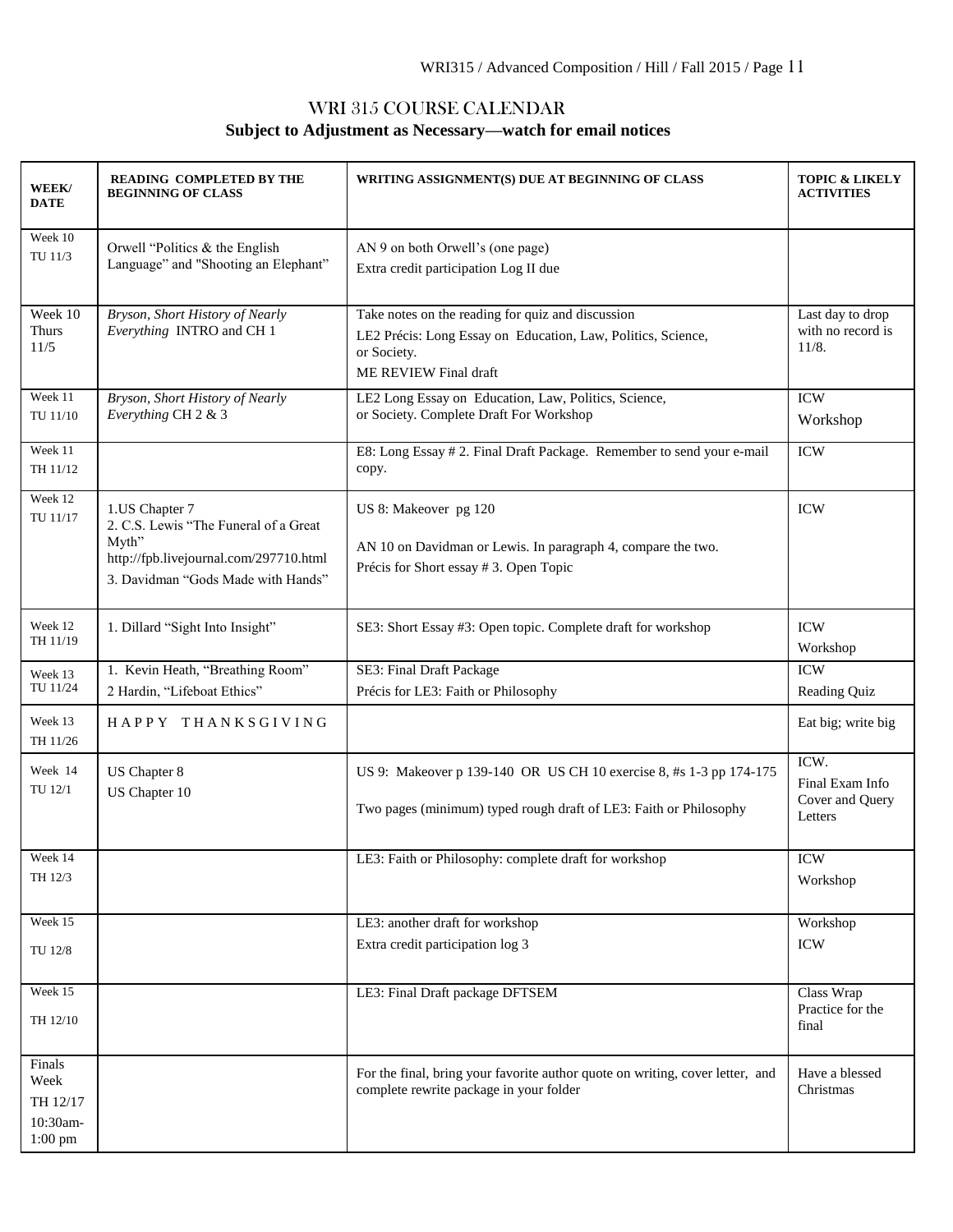# **WRI 315 / SAMPLE PRECIS**

Sterling O'Loma WRI 315 /Dr. Rick Hill September 19, 2014

#### **Precis: Short Essay #1**

**Tentative Title:** "If Anybody Asks, Your Dad's name is Gerald"

**Topic**: My stepdad, the ethical corner-cutter

**Theme**: Parents affect our perception of and behavior in the world more than we think they do.

**Genre, Strategy, Style**: Personal essay. Unfold the theme through quick family stories—the blue chip stamp scheme, the coupon scheme, buying and abandoning houses, multiple names and IDs, five schools in the first grade, etc. Never being able to tell friends we were moving.

Use the OBJECTIVE REPORTER approach, holding conclusions till the end or letting text speak for itself.

**Goal**: a loving but honest portrait of a complex personality and how it affected the family, collectively and individually.

#### **NOTES, POSSIBILITIES**:

Family Positives: Adventure, family unity, respect for survival skills, great stories to tell later.

Family Negatives: Unfounded sense of superiority, suspicion, having to overcome the "I don't have to follow the rules" attitude.

Dad Bio: Thread through the anecdotes--no more than a short paragraph at a time.

Quotes from family members. Casually interview sis, bro, mom: their versions of the stories I remember + stories I don't remember. Double check some event dates on the internet, etc.

*NOTE from RH: Be careful—this précis started me on a 500 page, 8-year book . . .*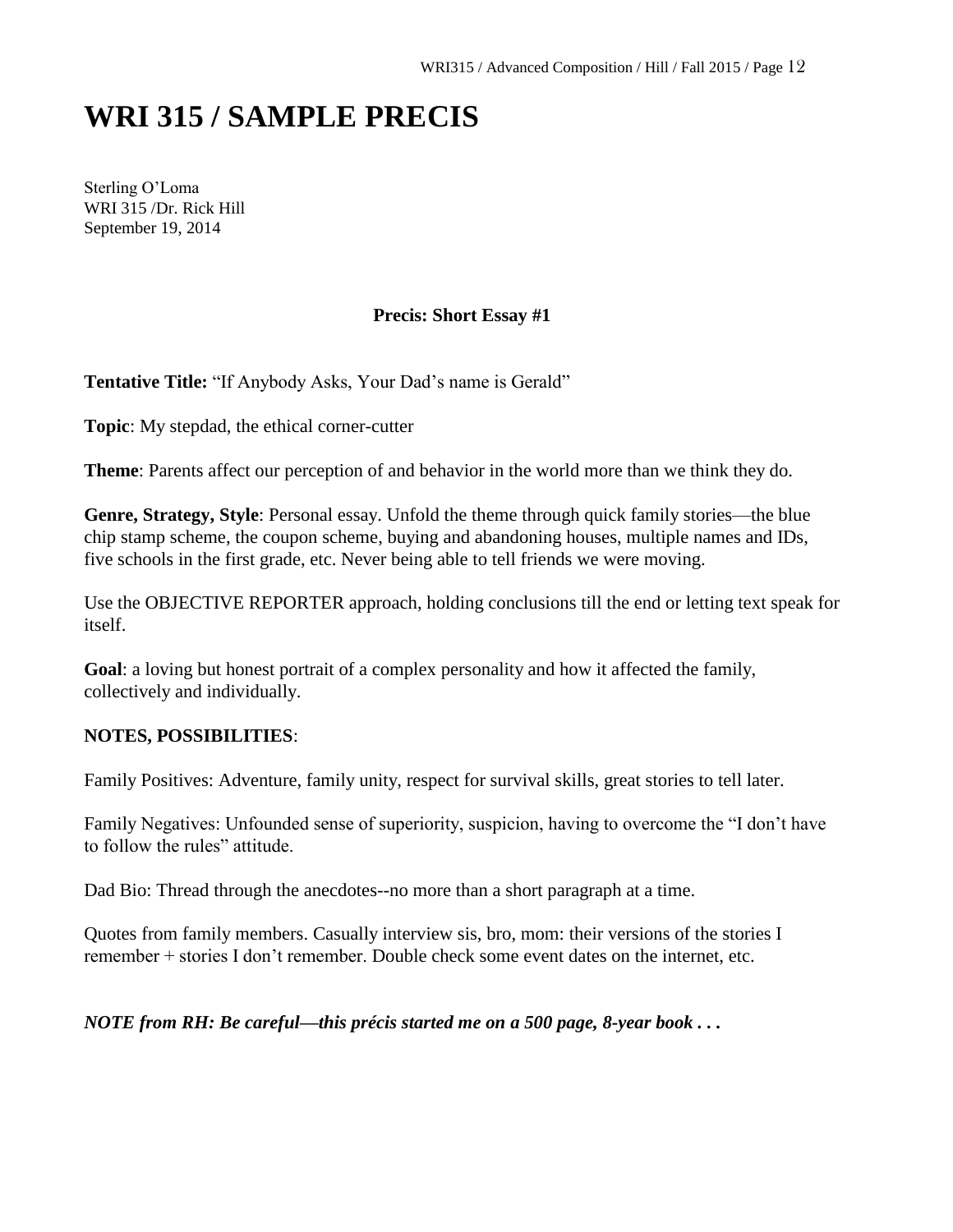Richard Hill About 625 words 4951 Arroyo Lindo Ave © Richard Hill San Diego, CA 92117 (858) 270-5227 rhill@ptloma.edu SS# XXX-XX-XXXX

#### Here's How to Prepare an Essay Manuscript by Rick Hill

Here's a model for submitting all your essays in this class, beginning with the first model essay assignment. This model will also work for submitting essays to magazines. You may see variations to my suggestions here and there, and you should always go by the guidelines of the individual magazines in the *Writers' Market*, which may occasionally deviate from this default mode. But if you don't hear otherwise, this way will work, and, again, it is the required format for all class essays.

#### **Getting the Heading Right**

Starting in the top left corner, type your name, address, phone number, and e-mail. If you use a pen name or nickname for the story, you'll type that under your title. Up here should be the name you cash checks by. Editors who pay for stories need a social security number; you might as well include it. For this class, you can use your student number instead.

In the top right corner, put the **approximate** number of words (**rounding off in increments of 25**) right after the word "About." Directly under your word count, type your name with a "©" in front of it (in Microsoft Word, typing a "(c)" will get you a " $\mathbb{O}$ ". This copyright symbol tells the editor you're offering North American serial rights, which means that if the magazine buys it, they get to print it once for their money. Sometimes magazine guidelines say "buys all rights," which means they own the story forever and can print it all they want without even checking with you first. If the magazine you're sending to does have an "all rights," policy, then you have to decide if you want to sell them the story for all time. Usually it's worth it to do so in order to be published, especially for a new author. If you do decide to sell all rights, put the words "copyright optional" or "all rights offered" instead of your name and the little copyright sign.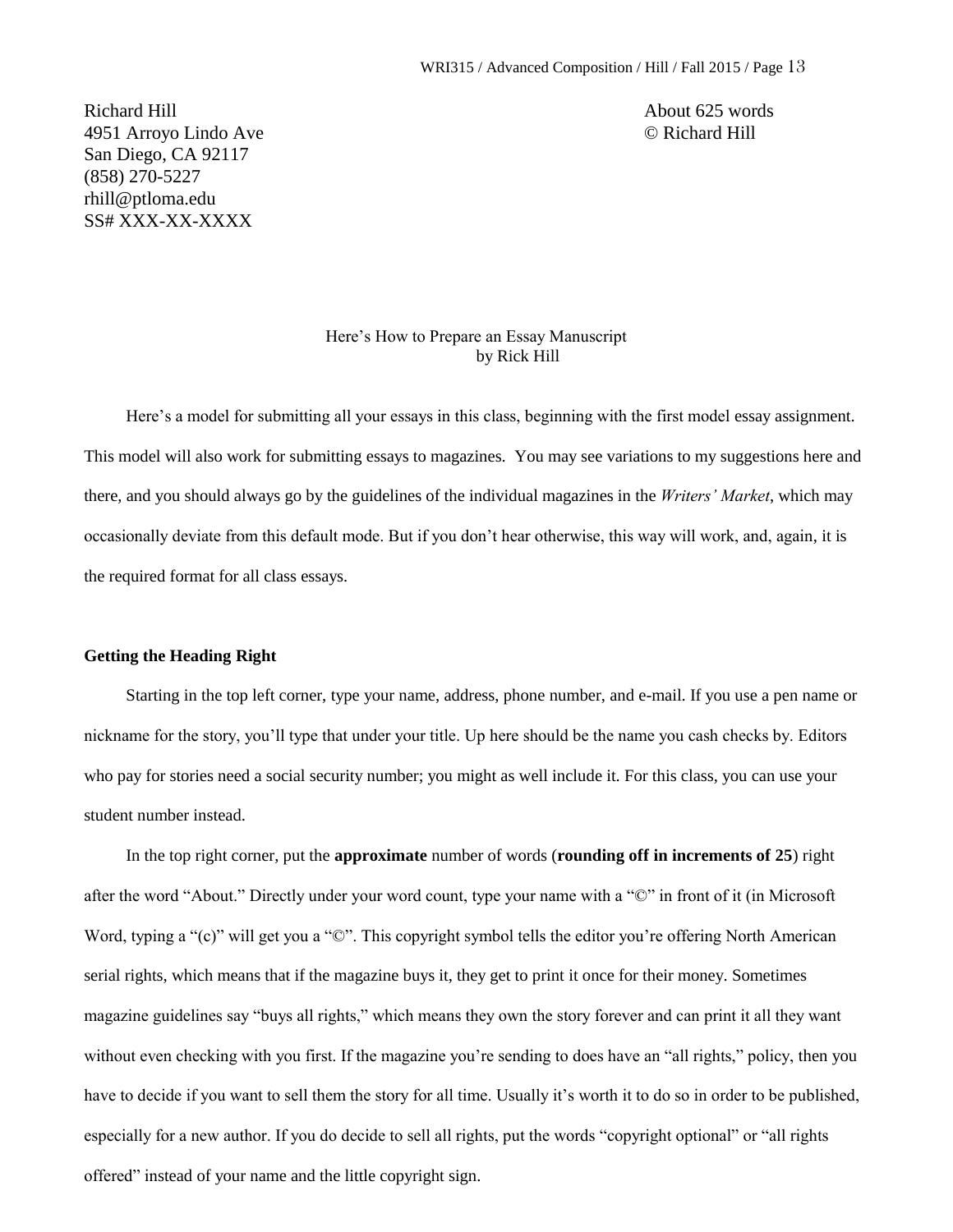[USE THIS HEADER:] Hill / How to Send / 2

#### **How to Title**

Once you have the top matter squared away, space down a few double spaces to a bit above the middle of the page. Center your title in a regular font (no caps, bold, italic, quote marks etc.). Underneath the title, center "by" (lower-case b) followed by the name you want used in the publication—either the same name as at the top, or a nickname, or a pen name. (Nick Danger? Lance Starfire? Tiffany La Amour? Sarah Shiloh?)

Now for the body of the essay. Double space again, go back to left justified, indent your first paragraph, and start typing. All essays should be sent double spaced, with one-inch margins, regular size type, and regular typing paper, on one side of the page. It's best not to full-justify text. A few neat handwritten corrections used to be okay, but in the age of computers, editors expect no crossouts or additions, and they're sticklers for well-proofread copy. Your essays may use subheads, as this model does, if they work help with clarity and transition.

#### **Second Page Header**

Starting with page two of your story, you should have a header with your last name, a short title (or "slugline"), and the page number in the top right corner. Some people put the slugline on the right and the page number on the left. Either way is okay; just be consistent. After the header, simply continue typing page after page with headers until the end. I used double-side printing in this example and you can double-side your class assignments to save paper, but when you send to editors, you should print on one side of the page only. When you get to the end of the essay (as I have gotten to the end of this model) you should either write "The End" or the symbol  $# #$ , like so:

# # #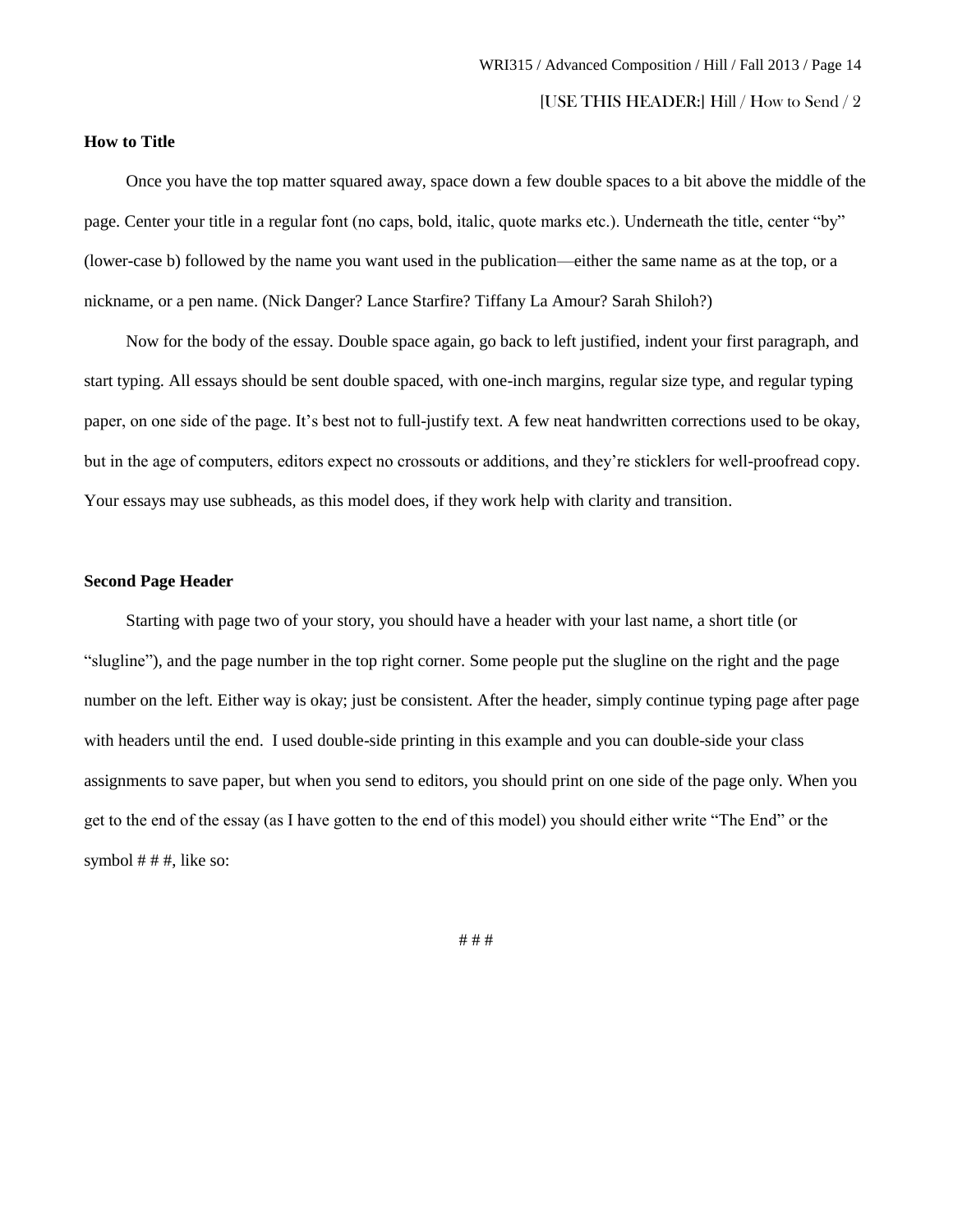# WRI315 / MODEL FOR ESSAY ANALYSIS

Ferd Lomano 34225 WRI 315 / Professor Hill November 27, 2012

A19: Analysis of Shelby Steele's "On Being Black and Middle-Class."

#### 1. Overview

Steele's prose communicates clearly without trying to be artistic. From the helpful insertion of the explanatory phrase "black like myself" in the first sentence to his copious use of clear topic sentences and transitions, to his straightforward conclusion with clear recommendation on what needs to be done about the problem, he is obviously trying (and succeeding) in keeping the reader focused. There are more exciting ways to write an essay of this kind, but I'll try to follow his lead in putting clarity first.

#### 2. What I can use

The use of the "friend" in paragraph one is a good device to set up the essay. It's hard to tell if the friend is a real friend or a composite of several friends, or just a voice for many points of view. But in any case we get to hear all the objections to Steele's points right away. We know that he is aware of and has thought about these points, so his credibility is enhanced. Steele is a black college professor, so having his "friend" quote Malcolm X on black college professors sets him (Steele) a challenge that also piques the reader's curiosity on how well the conservative black author will handle X's point about racism.

#### 3. What I won't use

This essay is straight exposition, which is okay, but several places could have been more convincing if he used dialogue—what the friend said, what the teacher said, etc. could have opened up the essay.

#### 4. Other Comments

Back to transitions: Steel uses lots of conjunctions, not only as sentence starters but as paragraph starters ("Still, hate or love aside"; "But the process of identification is usually dialectical"). This method makes the essay seem lighter, more fluid—a good thing with such a "heavy" subject. He also uses white space as transitions. After each white space comes an anecdote or summary, which serves to show that we're getting to more important points with each new section.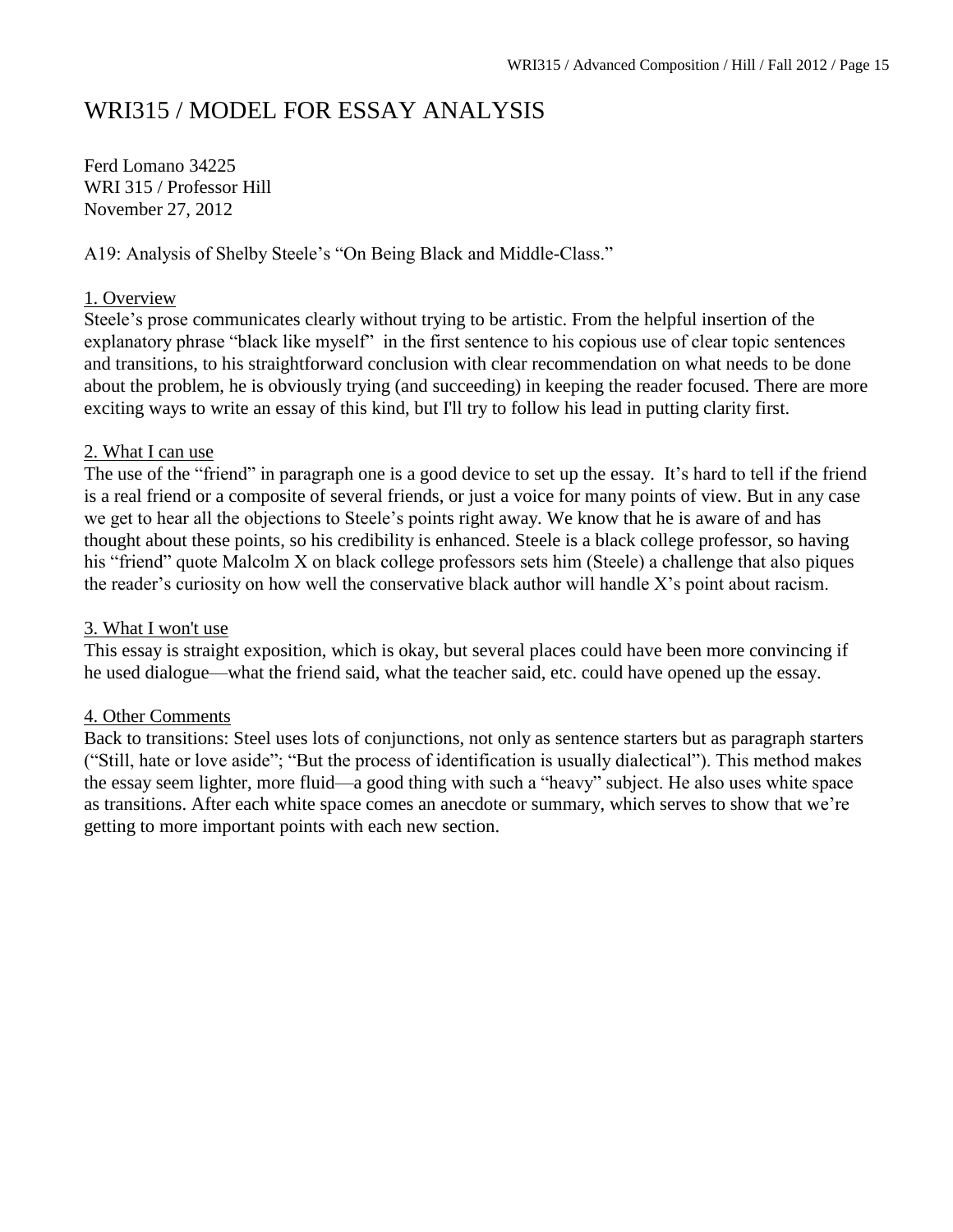# **WRI 315 / ADVANCED COMPOSITION / SAMPLE LOG SHEET**

Lance Lomaxelsior 27687 Writing 315 / Dr. Hill October 1, 2013

#### **SEPTEMBER PARTICIPATION LOG**

Classes Missed this month: Sept 19.

Classes Late this month Sept 9, Sept 11

Homework Missed this month: A3, US 4

# **Participation**

| Date | <b>What I said in Class</b>                                                                    | Other participation                                                                                 | <b>Running total of</b><br>assignment points so<br>far<br>(Sample--not accurate) |
|------|------------------------------------------------------------------------------------------------|-----------------------------------------------------------------------------------------------------|----------------------------------------------------------------------------------|
| 9/6  | Asked two questions about the syllabus.                                                        |                                                                                                     |                                                                                  |
| 9/13 | Read my model in class.                                                                        |                                                                                                     | 16/20                                                                            |
| 9/15 | Answered pronoun question. Brought up<br>use of hyperbole in Twain.                            | Writer/Speaker for my group.                                                                        | 38/40                                                                            |
| 9/21 | Made connections between Orwell's<br>speaker and Catcher in the Rye.                           |                                                                                                     | 66/75                                                                            |
| 9/23 | Gave four examples of verisimilitude in<br>Didion.                                             | Brought in a piece of writing that<br>contradicted advice on point of view in<br>Elements of Style. | 112/125                                                                          |
| 9/25 |                                                                                                |                                                                                                     | 122/135                                                                          |
| 9/27 | MISSED CLASS - e-mailed work                                                                   |                                                                                                     | 167/185                                                                          |
| 9/25 | Answered the "what was the motive"<br>question $+2$ questions on the US<br>exercises overhead. | Conference with Professor ---look over<br>my rough draft of SE1                                     | 210/2/35                                                                         |
| 9/30 | Read my in-class writing.                                                                      |                                                                                                     | 220/345                                                                          |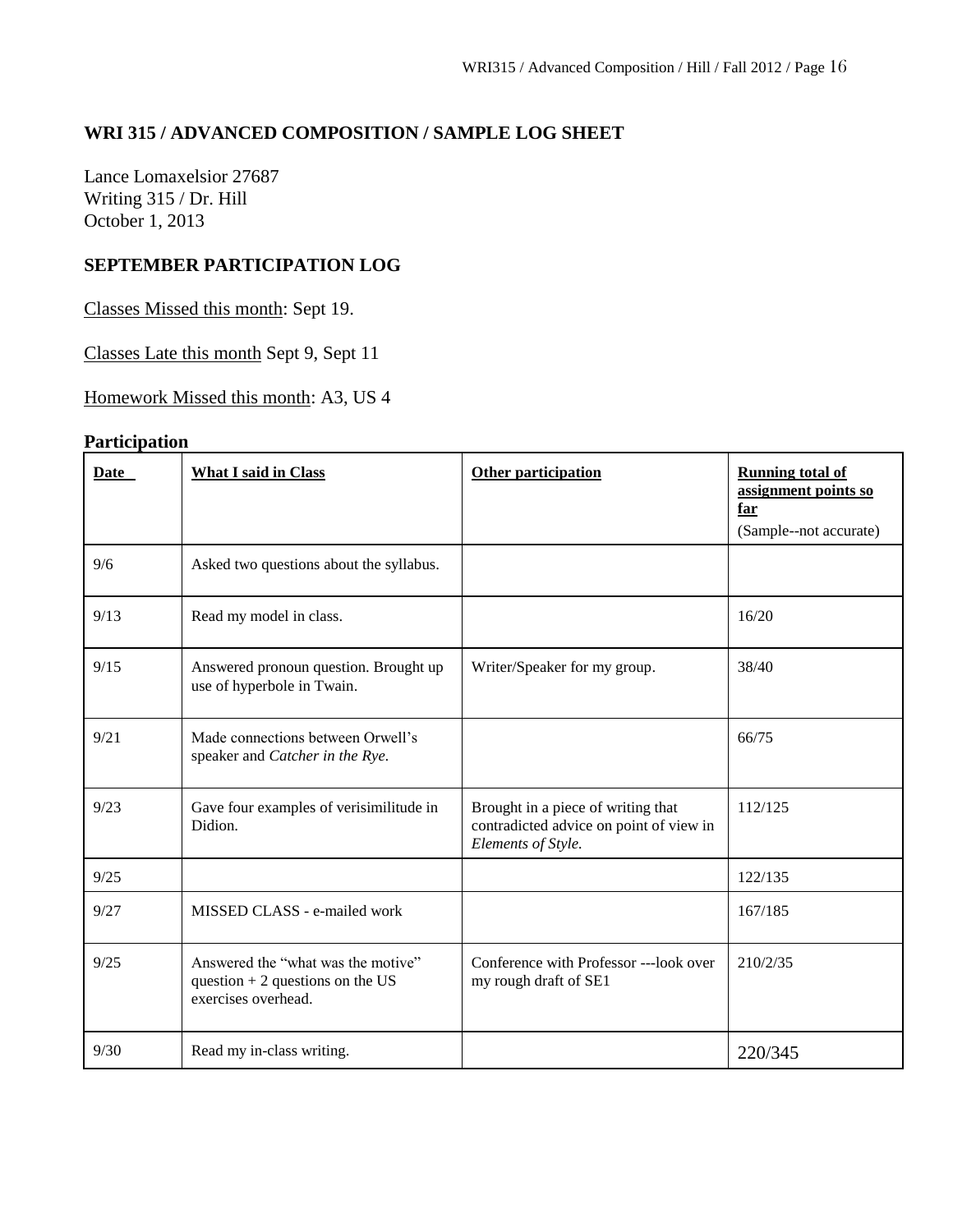#### WRI315 / Hill / Syllabus quiz NAME\_\_\_\_\_\_\_\_\_\_\_\_\_\_\_\_\_\_\_\_\_\_

#### (*All questions are adapted from actual interactions with previous WRI315 students)*

#### I*. Circle T for true or F for False.*

|      | 1. T F        |              | Since this is an advanced writing course, attendance and participation are not a big issues. Talent is everything.                                                                                                              |
|------|---------------|--------------|---------------------------------------------------------------------------------------------------------------------------------------------------------------------------------------------------------------------------------|
|      | 2. T F        |              | Homework should be typed, but it's okay to handwrite if you have computer trouble.                                                                                                                                              |
|      | 3. T F        |              | If you don't get around to writing an AN assignment before class, it's okay to type it on your laptop during<br>class and show the professor the completed assignment on the computer screen.                                   |
|      | 4. T F        |              | If a student becomes confused about what is due, s/he should ask anyone but the professor—it's important<br>that he not suspect that you need clarification.                                                                    |
|      | 5. T F        |              | If a student has car trouble, the late work policy will not apply.                                                                                                                                                              |
| 6. T |               | $\mathbf{F}$ | If you miss a précis or draft due date, the final essay grade will be substantially lower.                                                                                                                                      |
|      | 7. <b>T</b> F |              | Students should bring the textbooks and all supplies to class every day.                                                                                                                                                        |
|      | 8. T F        |              | If a student does the day's work but leaves it in the dorm, the dropped score policy will apply.                                                                                                                                |
|      | 9 T F         |              | Participation logs are mandatory in this class.                                                                                                                                                                                 |
|      | 10. $T$ F     |              | For the AN assignments, students should use a proper introduction of the author's place in the literary canon,<br>then give a formal literary analysis of the content, keeping in mind culture, race, gender, and other issues. |
|      | 11. T F       |              | After the assignment drops are used, students should expect the professor to drop more sheets and assignments if<br>there are good reasons for not getting them in.                                                             |
|      | 12. T F       |              | When Understanding Style and Elements of Style homework is due, students should go directly to the questions and<br>read the chapter only if necessary.                                                                         |

13. **T F** The syllabus is set in stone; anything else assigned by the professor in class is optional since it isn't on the original syllabus.

#### **II**. **Please answer each question in 10 words or fewer. Complete sentences are not necessary***.*

- 14. Where on the syllabus can you find the information on how to contact the professor at work, by e-mail, and by phone?
- 15. According to the syllabus, what is a "proof draft?"
- 16. According to the syllabus, how much time should you budget (at least) for reading and writing in order to keep up with the class?
- 17. What happens to your grade if you just don't feel like writing during the writing period at the beginning of each class?
- 18. If you miss or forget or do poorly on an AN assignment but get perfect scores on all the other sheets, how will the poor score affect your final grade?